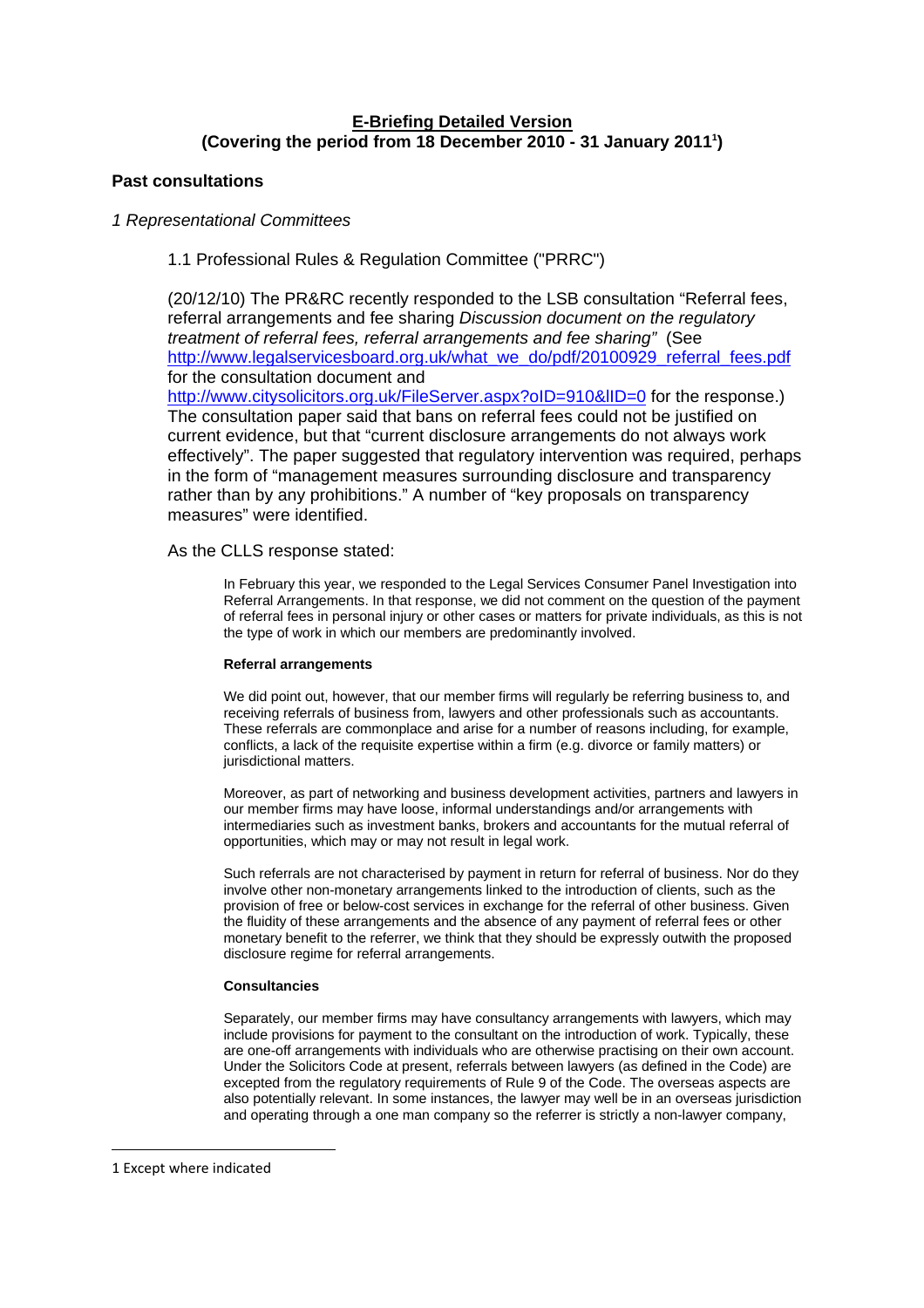though in substance it is the lawyer making the referral as part of a regulated legal practice, so it would be appropriate for it to be treated as such. In some overseas jurisdictions referral fees with lawyers or non-lawyers are normal and a requirement to disclose arrangements which are otherwise entirely lawful, over an above the normal duty of disclosure owed to clients, puts us at a disadvantage to competitors from other countries.

While we can see no objection in principle to the disclosure to a client on the inception of a matter that such a consultant may receive a fee in relation to the work in question, we doubt that there is any client benefit in the publication by the approved regulator of the consultancy agreement in its entirety as proposed in Recommendation Two in Chapter 7 (Recommendations for improving transparency and disclosure).

### **Bulk-buying/central procurement**

There are other referral-type arrangements which we believe should be expressly excluded from the disclosure requirements. These include where a framework agreement facilitating the call-off of legal services by participants on agreed terms is in place. These arrangements may involve the payment of a fee by the legal provider to the party which has put in place the framework. Bulk or central-buying arrangements also exist for the call-off by purchasers of legal services, where a rebate may be due to the central-buying agency, calculated by reference to the volume of business delivered. Here, the individual purchasers of legal services will already be aware that they are purchasing pursuant to the central-buying arrangements. By way of example this arrangement is operated, at clients' insistence, for certain work for the UK government where one department is the coordinator for procurement of legal services and receives a fee in respect of all work done for various government departments under the arrangement. We can see no client benefit in the publication of the agreements in question, and indeed the client(s) may object to our doing so.

(13/01/11) The PR&RC also took the lead in responding to the SRA's consultation "The Architecture of Change Part 2 - the new SRA Handbook - feedback and further consultation". (See [http://www.sra.org.uk/sra/consultations/OFR-handbook-](http://www.sra.org.uk/sra/consultations/OFR-handbook-October.page)[October.page](http://www.sra.org.uk/sra/consultations/OFR-handbook-October.page) and<http://www.citysolicitors.org.uk/FileServer.aspx?oID=908&lID=0> for the response.) The Associates Forum, Land Law Committee and Training Committee all contributed to the response. A summary of the consultation paper is set out in the September-October 2010 e-briefing at

http://www.citysolicitors.org.uk/FileServer.aspx?oID=875&IID=0).

As the CLLS response stated:

This submission provides specific, in depth commentary on the various sections of the Draft SRA Code of Conduct (the "new Code"), namely:

- (a) The five sections of the new Code (as set out in Annex C of the consultation paper):
	- a. You and your client (Annex A of this document)
	- b. You and your business (Annex B of this document)
	- c. You and your regulator (Annex C of this document)
	- d. You and others (Annex D of this document)
	- e. Application, waivers and interpretation (Annex E of this document);
- (b) The new Code as it relates to land transactions (see Annex F of this document); and
- (c) The Solicitors' Code of Conduct 2007 (the "current Code") and the new Code as they relate to overseas practice (see Annex G of this document).

The submission also comments on the SRA Authorisation Rules for Legal Services Bodies and Licensable Bodies (as set out in Annex F1 of the consultation document) .. ..and provides a response to some of the questions contained in the consultation paper as they relate specifically to legal education and training.

In the commentary we have sought to address the key issues arising from the consultation. As to the implementation timetable itself, we trust that the SRA will ensure that it does not curtail proper consideration (and further consultation if necessary) of the points raised in this and other responses.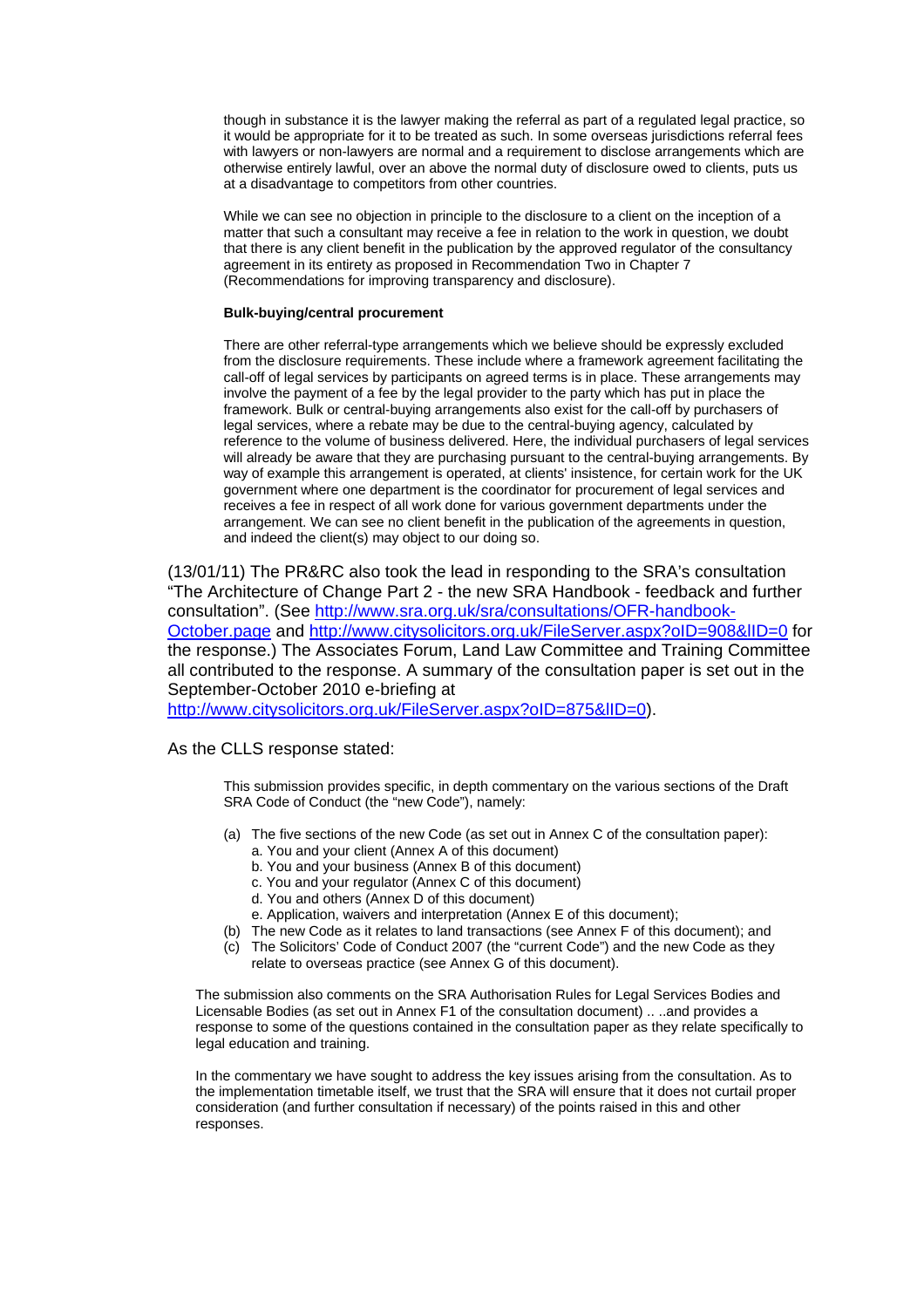At points in this submission we refer to issues we raised in our 20 August 2010 response to the SRA consultation "The Architecture of change: the SRA's new Handbook", which we refer to here as our "August Response".

The CLLS also supports the Bird & Bird LLP 10 November 2010 submission to this consultation in relation to COLP and COFA related matters, a copy of which accompanies this response.

# *2. Specialist Committees*

# 2.1 Company Law Committee

(19/01/11) The Company Law Committee recently responded to the BIS consultation "A Long-Term Focus for Corporate Britain A call for evidence" (See [http://www.bis.gov.uk/assets/biscore/business-law/docs/l/10-1225-long-term-focus](http://www.bis.gov.uk/assets/biscore/business-law/docs/l/10-1225-long-term-focus-corporate-britain.pdf)[corporate-britain.pdf](http://www.bis.gov.uk/assets/biscore/business-law/docs/l/10-1225-long-term-focus-corporate-britain.pdf) for the consultation paper and http://www.citysolicitors.org.uk/FileServer.aspx?oID=915&IID=0 for the response).

The consultation was a call for evidence focusing on the relationship between markets and corporate behaviour. The paper considered the legal framework underpinning the relationship between companies, their directors and shareholders; the role of company directors and the impact that markets may have on company behaviour; the nature of the investment community in the UK, including the investment chain and diversity of investment strategies; and how the relationship between directors and shareholders plays out in two specific areas: directors' pay and takeovers.

The joint submission responded to the following specific questions:

1: Do UK boards have a long-term focus – if not, why not?

2: Does the legal framework sufficiently allow the boards of listed companies to access full and up-to-date information on the beneficial ownership of company shares?

3: What are the implications of the changing nature of UK share ownership for corporate governance and equity markets?

4: What are the most effective forms of engagement?

5: Is there sufficient dialogue within investment firms between managers with different functions (i.e. corporate governance and investment teams)?

6: How important is voting as a form of engagement? What are the benefits and costs of institutional shareholders and fund managers disclosing publically how they have voted?

7: Is short-termism in equity markets a problem and, if so, how should it be addressed?

8: What action, if any, should be taken to encourage a long-term focus in UK equity investment decisions? What are the benefits and costs of possible actions to encourage longer holding periods?

12: What would be the effect of widening the membership of the remuneration committee on directors' remuneration?

13: Are shareholders effective in holding companies to account over pay? Are there further areas of pay, e.g. golden parachutes, it would be beneficial to subject to shareholder approval?

14: What would be the impact of greater transparency of directors' pay on the:

- linkage between pay and meeting corporate objectives
- performance criteria for annual bonus schemes
- relationship between directors' pay and employees' pay?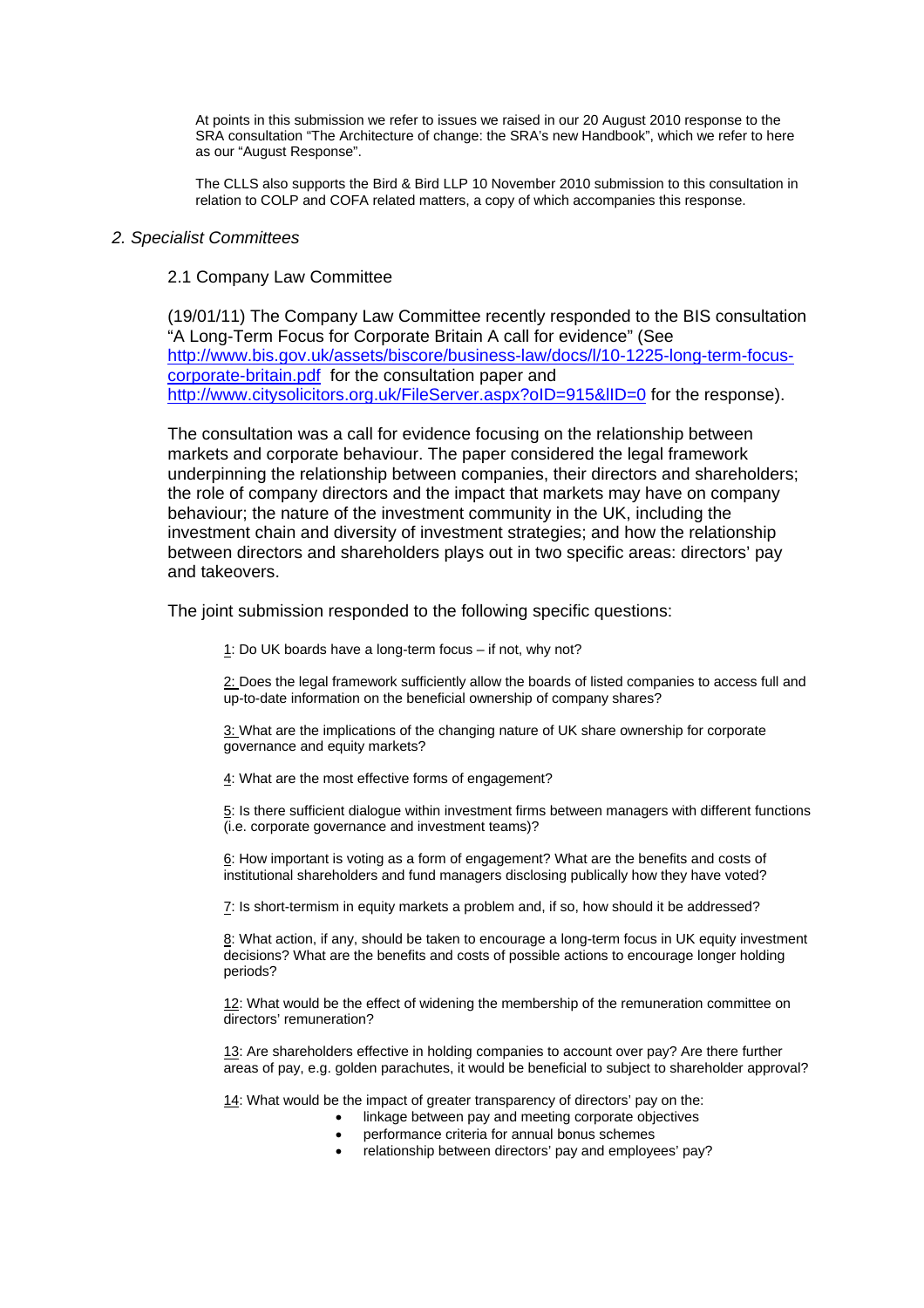15: Do boards understand the long-term implications of takeovers, and communicate the longterm implications of bids effectively?

16: Should the shareholders of an acquiring company in all cases be invited to vote on takeover bids, and what would be the benefits and costs of this?

17: Do you have any further comments on issues related to this consultation?

(20/01/11) The Company Law Committee also responded to the EC (DG Internal Market) consultation "Legislation on legal certainty of securities holding and dispositions" (see

[http://ec.europa.eu/internal\\_market/consultations/docs/2010/securities/consultation\\_p](http://ec.europa.eu/internal_market/consultations/docs/2010/securities/consultation_paper_en.pdf) [aper\\_en.pdf](http://ec.europa.eu/internal_market/consultations/docs/2010/securities/consultation_paper_en.pdf) for the consultation document and

http://www.citysolicitors.org.uk/FileServer.aspx?oID=912&IID=0 for the response). The Regulatory Law Committee also contributed to the response. The Financial Law Committee responded separately to this consultation (see below). The EC document represented a further public consultation on enhancing the safety and efficiency of post-trading arrangements across Europe, and covered options for a possible legislative approach. As the CLLS response stated:

The Company Law Committee's purpose is to represent the interests of those members of the CLLS involved in company law and related regulation. Accordingly, this response responds only to those questions which primarily give rise to company law issues. The CLC has however seen in advance the response from the CLLS Financial Law Committee, and wishes to support the views expressed in that response.

We support a functional approach to the harmonisation of member states' laws in this area in a way which does not interfere with the property laws of Member States or who an issuer has to recognise as the legal holder of its securities. In our view, in the interests of legal certainty the principle that in Member States where an issuer is only required to regard the registered holder as the legal holder of its securities, that approach must be maintained and should be made clear.

The submission also responded to the following questions:

## 1. Objectives

*Q1: Do you agree that the envisaged legislation should cover the objectives described above? If not, please explain why. Are any aspects missing (please consider also the following pages for a detailed description of the content of the proposal)?* 

#### 3. Account-held securities

*Q5: Would a principle along the lines described above provide Member States with a framework allowing them to adequately define the legal position of account holders?* 

#### 14. Determination of applicable law

*Q27: Would a Principle along the lines described above allow for a consistent conflict of laws regime? If not: Which part of the proposal causes practical difficulties that could be addressed better* 

15. Cross-border recognition of rights attached to securities *Q30: Would a general non-discrimination rule along the lines set out above be useful? Have you encountered problems regarding the cross-border exercise of rights attached to securities?* 

16. Passing on information

*Q32: Is the duty to pass on information adequately kept to the necessary minimum? Is it sufficient? If applicable, would there be any (positive or negative) repercussion of such a Principle on your business model? Please specify.* 

17. Facilitation of the ultimate account holder's position

*Q34: If you are an investor, do you think that a Principle along the lines described would make easier any cross-border exercise of rights attached to securities, provided that technical standardisation progresses simultaneously? If not, please explain why.*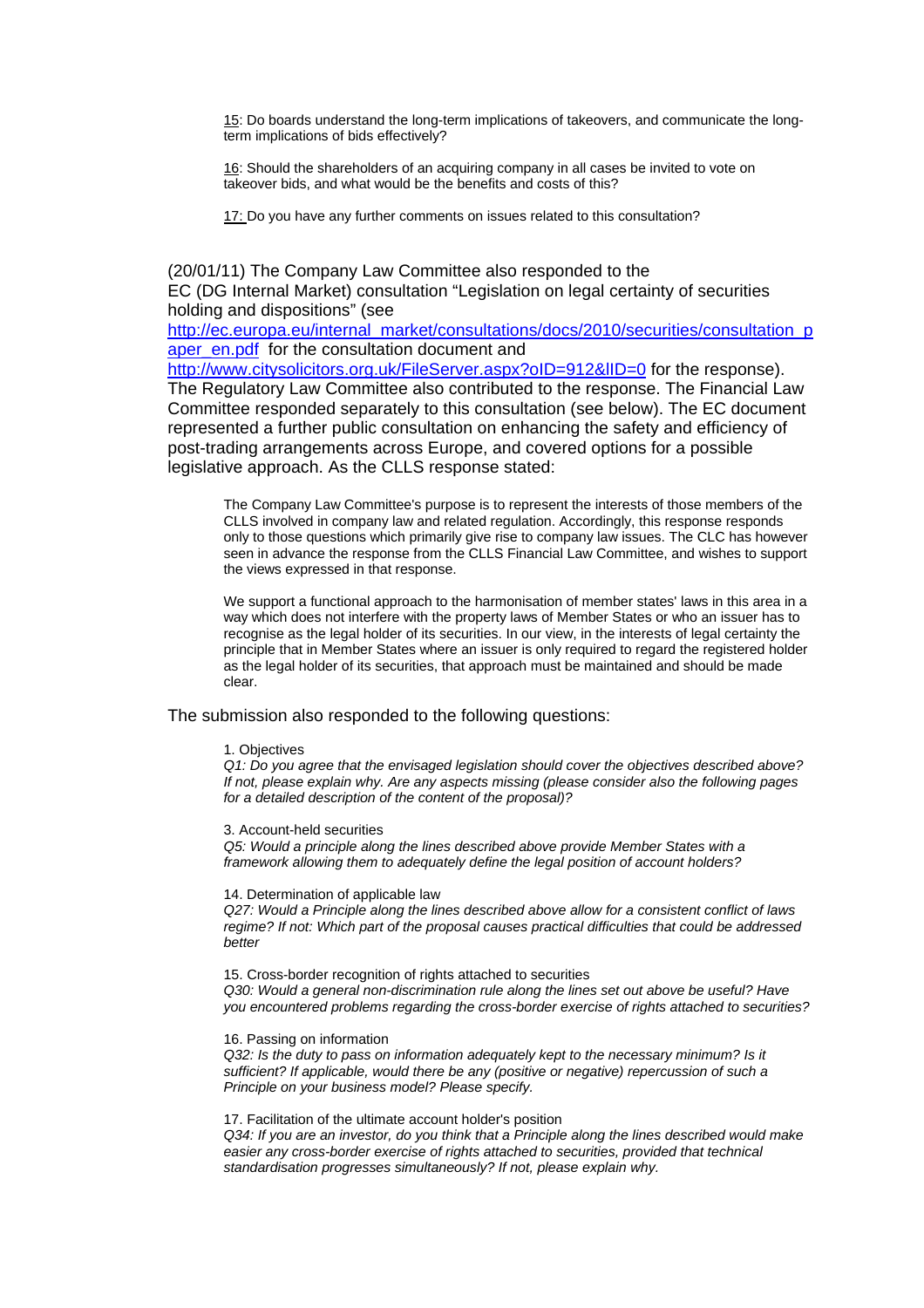22. Glossary

*Q43: Do the terms used in this glossary facilitate the understanding of the further envisaged Principles? If no, please explain why.*

## 2.2 Competition Law Committee

(03/11/10) The Competition Law Committee recently published a Discussion Paper on UK Competition Reforms (See<http://www.citysolicitors.org.uk/FileServer.aspx?oID=917&lID=0>)

## As the document stated:

### Summary

Amalgamating the OFT and the Competition Commission

- Amalgamation clearly brings efficiency benefits avoiding duplication of effort both for the competition authorities and the parties making submissions to them.
- it would also be desirable to try to preserve some of the benefits of the current system, e.g.: (i) enabling a "fresh pair of eyes" to review a case, avoiding confirmation bias; and (ii) giving business people the opportunity to be heard directly by the senior decision-makers (as happens currently with hearings before Competition Commission "members").
- Possible solutions might involve:

Within the merged organisation, ultimate decision-making to rest with a small body of experienced, independent-minded individuals (an "Executive Panel") to whom businesses would have access. This would not replicate the old CC: the new Panel members would need to be continuously available for cases; they would be fewer in number (to build up a body of consistent decision-making); and crucially they would be supported by the staff <sup>of</sup> the single competition authority (avoiding duplication in administrative and premises costs).

In merger control: an enhanced right of appeal (on the merits, not just judicial review grounds) for the merger parties to challenge a prohibition decision before the CAT this would be a powerful "check and balance", and discipline, for a single merged authority.

In market investigations: shorter timetables (for example, no more than six months for the initial "market study" phase) to be introduced following amalgamation and greater procedural fairness to be achieved either through the Executive Panel proposed above, or through enhancing appeal rights to the CAT.

In regulatory pricing determinations: Ofcom cases should be brought into line with the other regulatory regimes, removing the two-stage appeals process of going first to the CAT and then to the CC.

Mandatory merger notification

• There are advantages and disadvantages to moving to a system of mandatory merger notification.

Advantages of a mandatory system include: (i) greater transparency (less risk that potentially anti-competitive mergers would avoid scrutiny); and (ii) removing the difficulty of dealing with an already-completed merger which is then found to be anticompetitive.

Disadvantages of a mandatory system include that: (i) it creates unnecessary regulatory burdens, on business and on the regulators, of examining innocuous mergers; (ii) it is wholly contrary to the "self-assessment" approach applicable since 2004 for competition prohibition cases; and (iii) it adds unnecessary cost.

• The supposed problem of dealing with completed anti-competitive mergers seems to us exaggerated. The competition authorities have strong powers to prevent business integration that could prejudice the possibility of undoing completed anti-competitive mergers - through hold-separate measures. These seem to the Committee to work in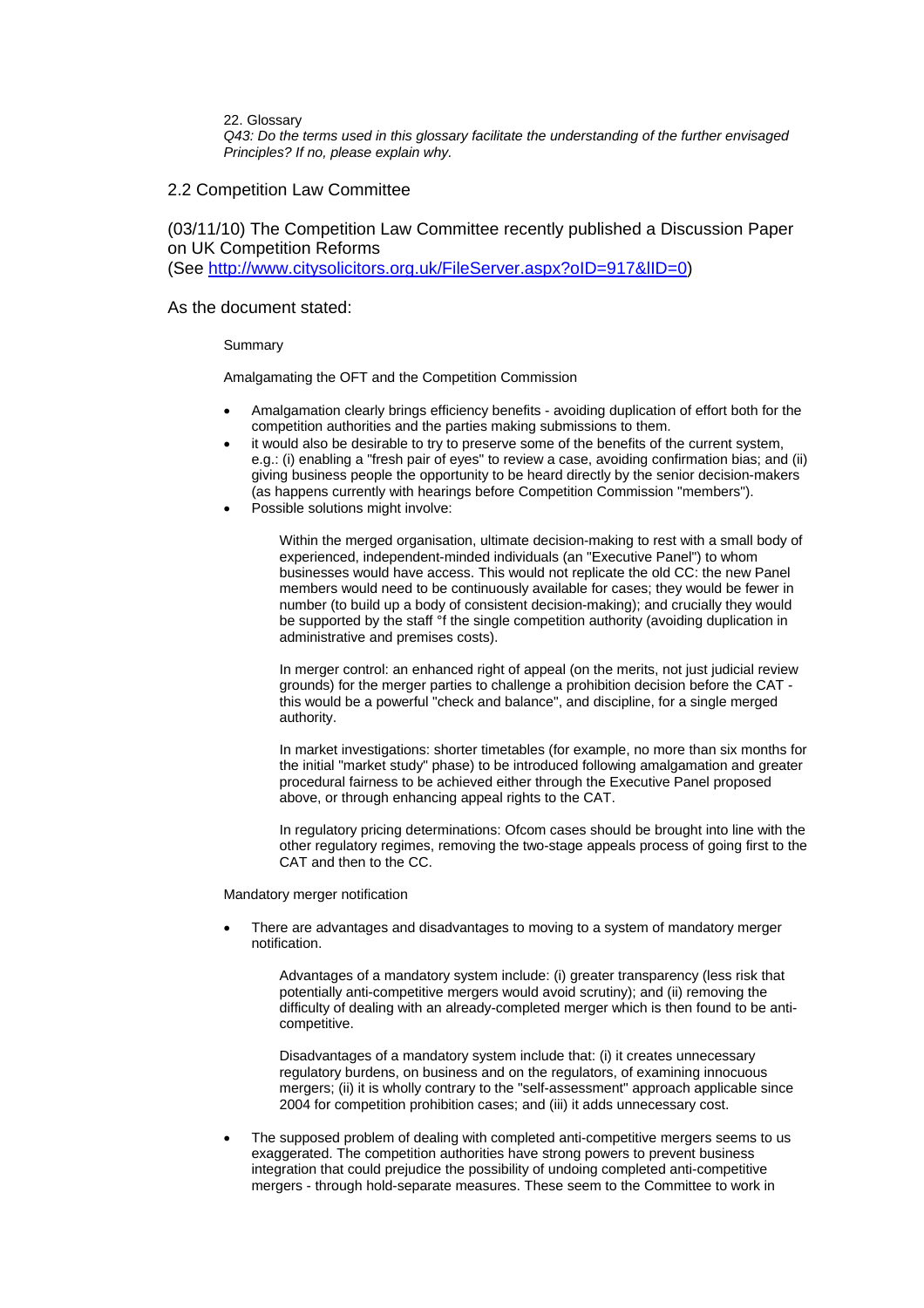general although the scope and terms of the undertakings requested could benefit from more focus and further refinement. Further this problem has to be balanced against the regulatory and private costs of a pre-clearance regime catching more benign mergers, but also with a narrower jurisdiction missing some mergers that should be looked at.

• If there were a move to a mandatory notification regime, it would make sense to review both the UK jurisdictional thresholds, and also whether the vague and broad concept of "material influence" would still be an appropriate test for scrutinising a transaction. We doubt that it would be practicable to have uncertain thresholds (share of supply) or concepts (material influence) in relation to a mandatory pre-clearance regime without there being a hugely unnecessary scrutiny of benign mergers at a huge cost to industry and business. While if there were only relatively brightline tests (turnover and decisive influence/de facto control as in the EU) a number of problematic mergers would fall outside of scope.

"Public interest" test for merger assessment

• If the merger control criterion in the UK were to be changed from "substantial lessening of competition" to a broader "public interest" test, various potential problems would need to be addressed:

A competition test offers greater predictability for business.

A broader test would be out of line with normal practice across the EU and globally with the risk that Britain would be seen internationally as an unfavourable environment for business transactions.

There are real questions (highlighted by the *E.ON/Endesa* case (2006)), about whether a wider public interest test would be compliant with EU law.

• There needs to be some flexibility in the system to allow for exceptional circumstances. This already exists by virtue of the Enterprise Act 2002 s58.

Competition Act 1998 - OFT enforcement

There are real concerns about the system for investigating infringements of the competition prohibitions (currently by the OFT under the Competition Act 1998) - including principally

There is no separation of powers, and limited procedural safeguards: a single body, with huge powers, including the power to impose quasi-criminal penalties, is simultaneously investigator, prosecutor and judge.

OFT procedures are extremely protracted in duration.

- A possible solution on procedural safeguards would be to have the Executive Panel, referred to above, within a single combined competition authority - with the OFT "prosecuting" a Statement of Objections before the Panel members.
- A possible way of dealing with the long duration would be to impose a two- or three- year time limit on the OFT's ability to issue a Statement of Objections, subject to the possibility of the CAT issuing an extension in exceptional circumstances.

Competition Act 1998 - sector regulators' powers

- There are signs that the system of concurrent Competition Act powers in the hands of sector regulators does not work well - their powers are used to only a limited extent, and there is scope for inconsistency in the way the Competition Act is applied.
- However, there are dangers in abolition of these powers if sector regulators were deprived of Competition Act powers, they are likely to make greater use of *ex ante*  regulatory powers.
- Possible solutions include

More transparent coordination between sector regulators and the OFT.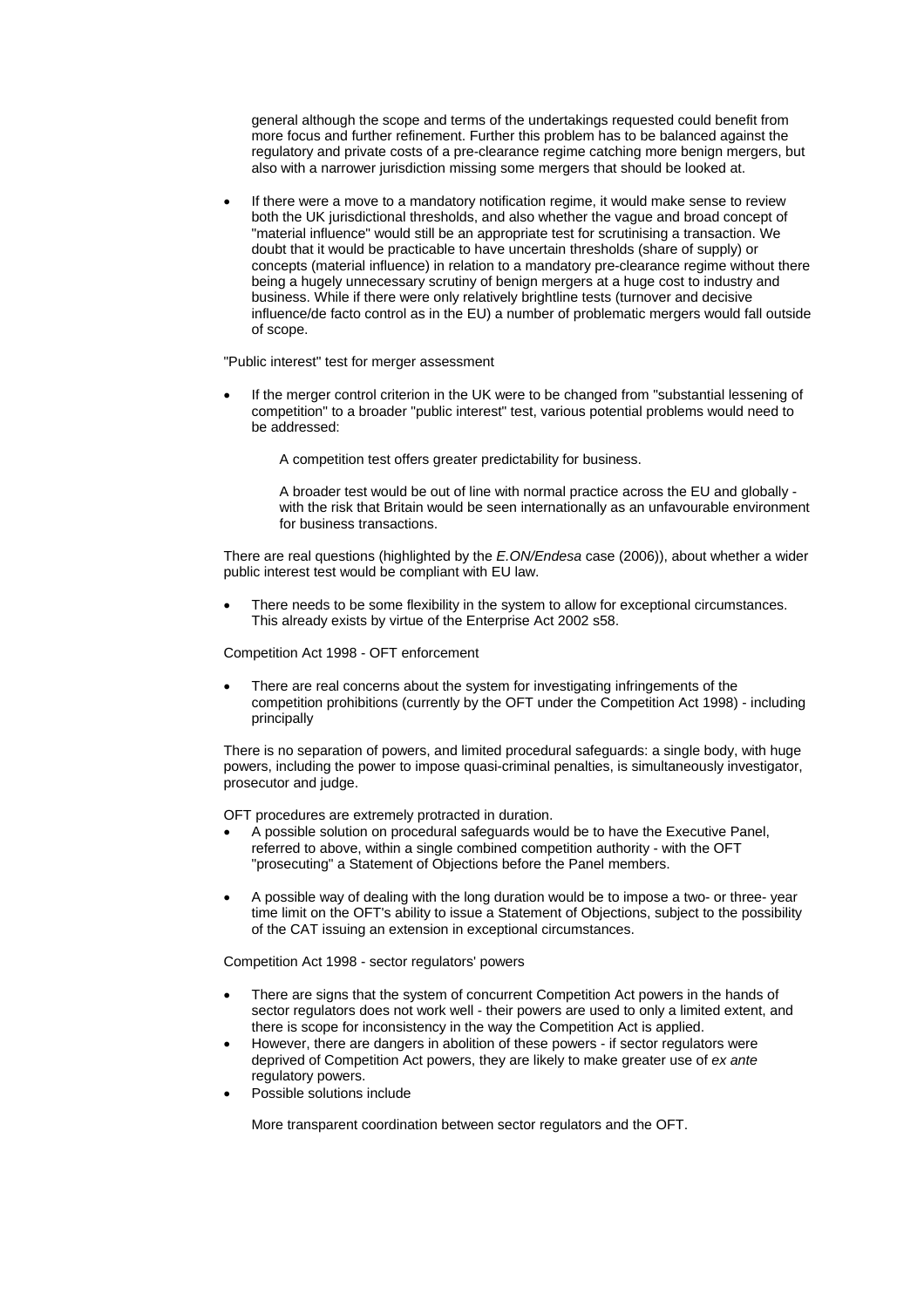The Competition Law Committee also responded to several OFT consultations, including:

• (08/11/10) "A guide to the OFT's Competition Act 1998 investigation procedures - a consultation paper" (See [http://www.oft.gov.uk/shared\\_oft/consultations/oft1263con.pdf](http://www.oft.gov.uk/shared_oft/consultations/oft1263con.pdf) for the consultation paper and http://www.citysolicitors.org.uk/FileServer.aspx?oID=914&IID=0 for the response.) The consultation document invited views on guidance that the OFT proposes to publish regarding how it conducts its investigations under the Competition Act 1998.

As the CLLS response stated:

### **2. General Comments / Additional Guidance**

### **Settlement**

The guidance does not adequately deal with the settlement process. Apart from a brief mention in paragraph 11.2, settlement is not dealt with at all.

The CLLS is of the view that it is very important to set out the procedure for settlement as fully as possible. This will help companies when making the decision whether or not to go down this route. In our view, the more transparent the settlement process, the increased likelihood that companies under investigation will be willing to explore this as an option.

In addition to providing an overview of the complete settlement process, specific issues that we believe should be addressed are:

- timing for settlement the process does not necessarily have to start after the SO (e.g. the BA case);
- the likely obligations to be imposed on a company seeking settlement;
- the importance of having a clear, objective and factual basis for settlement so that the case does not have to be re-opened if new evidence comes to light. Guidance on what level of evidence is necessary to meet this threshold would be useful;
- relatedly, what happens when the OFT uncovers new facts/evidence that make admissions already made by settlement companies unsustainable (drawing on the OFT's experience in the Dairy investigation).

As settlement is an 'investigation outcome' it may be best dealt with in Section 10.

### Inspection of OFT file

Paragraphs 11.19 to 11.22 dealing with inspection of the OFT's file do not give specific guidance on what materials will be included in the file. An overview of the types of documents that would typically be included in the file would be helpful.

Guidance on the content of the OFT's file is particularly relevant where there are parallel civil and criminal investigations. In particular, we believe that the OFT needs to give clear guidance as to whether exculpatory evidence coming to light as a result of a criminal investigation will be put on the OFT's civil file. This type of guidance is particularly needed in the light of the Criminal Procedures Investigation Act, which requires the disclosure of exculpatory evidence to defendants and also contains restrictions on the further disclosure of this evidence. In principle, it must be unfair if exculpatory evidence that exists in the criminal case is not disclosed to parties to the civil proceedings.

The CLLS appreciates that the preparation of a non-confidential version of the file is both burdensome and time-consuming for the OFT. Thought might be given to imposing confidentiality rings on the parties' advisers and allowing them access to all the material on the file. Specific requests could then be made by advisers where they wished to disclose a document to their clients and only at that stage would the need arise to produce a non-confidential version of the document.

Interim proceedings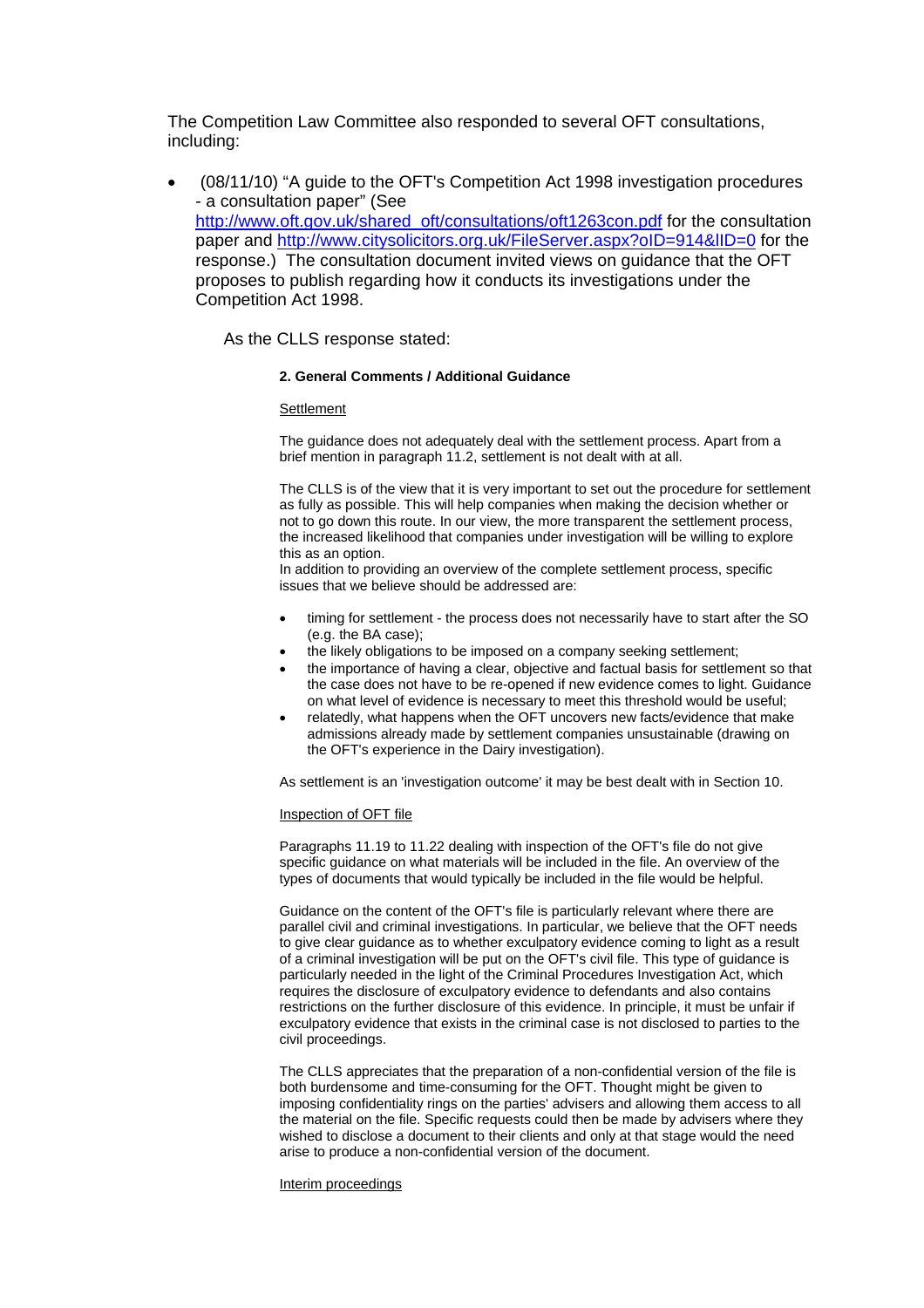The CLLS would welcome more detailed guidance on the circumstances in which the OFT would be prepared to take interim measures.

- In particular:
- What level of evidence must the OFT have before it will impose interim measures on parties despite the investigation not being complete?
- How quickly into an investigation will the OFT be prepared to impose interim measures?
- Has the OFT's recent experience on the LME case changed its approach to the suitability and effectiveness of interim measures? Would it be prepared to give an early indication as to whether a case might be appropriate in terms of priorities for an application for interim measures?

### Leniency

The consultation document contains no guidance on how the OFT will verify the accuracy of evidence provided as part of a leniency application. The CLLS believes that it is imperative that evidence provided as part of leniency is subject to careful scrutiny, in particular when it comes to individual accounts and witness statements. We would therefore welcome information on how the OFT scrutinises leniency evidence.

### Non-disclosure of Statement of Objections

Paragraph 12.6 states that formal complainants and other interested third parties receiving a non-confidential version of a SO must not disclose the document to anyone else. However, the OFT does not say how it will impose this requirement. Will the OFT require the recipients to enter into confidentiality undertakings?

# Decision-making Process

The guidance is very short on precisely how the decision-making process works and who the decision-maker(s) is/are at each stage. We believe it is important that this is spelt out. It is clearly vital that parties know who the ultimate decision-maker(s) is/are so that they can ensure that their representations, written or oral, are addressed to them.

• (20/12/10) "Land Agreements: Guidance on the application of competition law following the revocation of the Land Agreements Exclusion Order" (see [http://www.oft.gov.uk/shared\\_oft/consultations/OFT1280.pdf](http://www.oft.gov.uk/shared_oft/consultations/OFT1280.pdf) for the consultation paper and http://www.citysolicitors.org.uk/FileServer.aspx?oID=926&IID=0 for the response.)

# As the consultation paper stated:

This consultation seeks the views of interested parties on the draft guidance by the OFT on the application of competition law to land agreements. This guidance is intended to assist firms in understanding how the law on anticompetitive agreements applies to land agreements in the UK. In particular, this guidance sets out a framework for assessing agreements that restrict the way in which land may be used, or how a right over land may be exercised.

## **SUMMARY OF KEY ISSUES**

…2.5 This guidance explains the framework for assessing the restrictions contained in land agreements in light of the UK law prohibiting anticompetitive agreements. There is not an exhaustive list of which types of restriction infringe the Chapter I prohibition and which do not. The prohibition needs to be interpreted and applied in the context in which each land agreement is implemented.

…2.8 …This guidance does not cover the practical consequences for a land agreement of being void and unenforceable, which are a matter of contract law.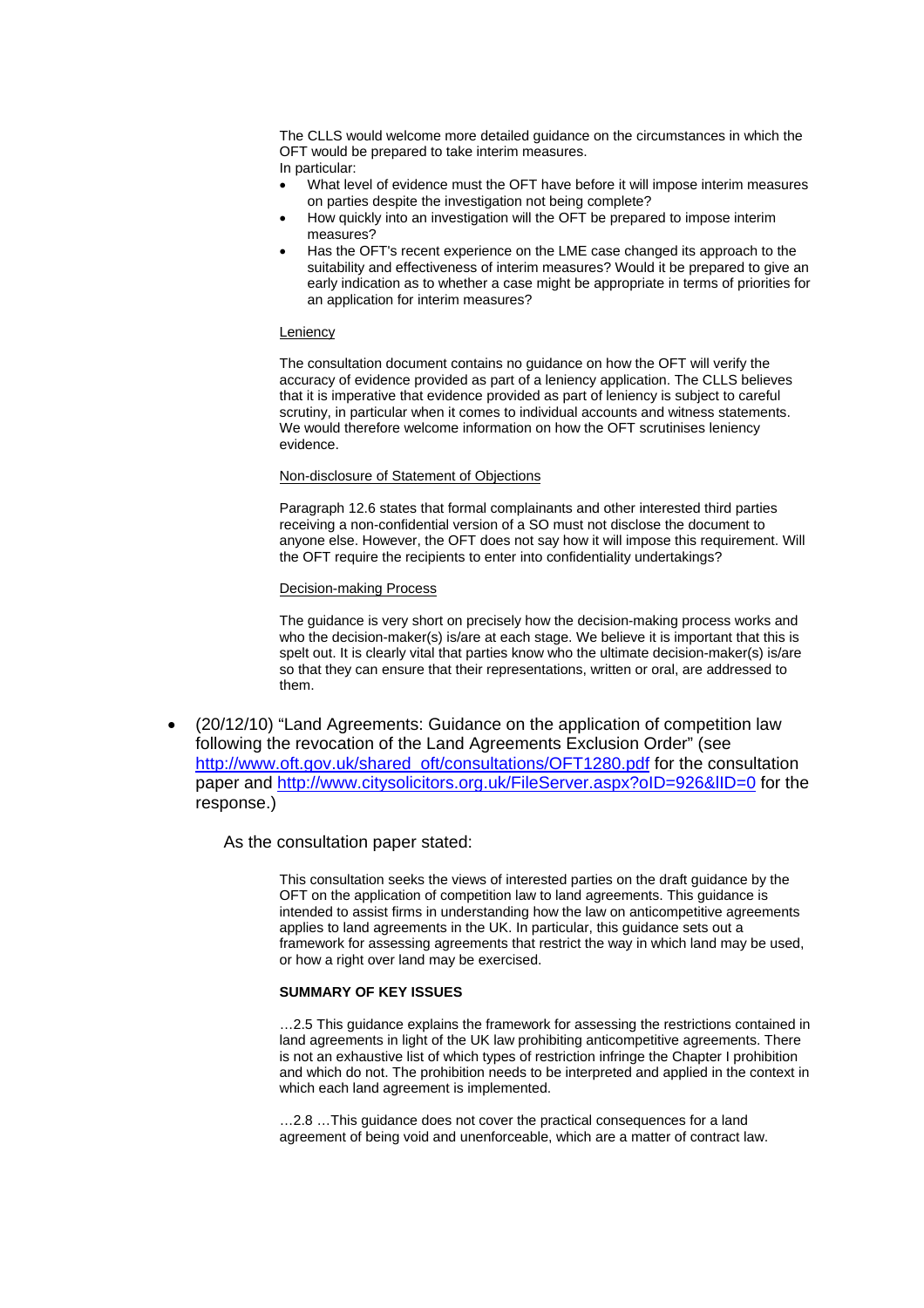# As the CLLS response stated:

*Question 1* 

Practical guidance

- 1.1. Our view is that, as drawn, the draft guidance is not sufficiently clear or practical for its intended target audience (namely real estate practitioners, property companies, investors in real estate and occupiers), and it would benefit from quite radical re-ordering - in particular, to give increased prominence to some of the helpful comments and examples which are currently somewhat buried in the text. By way of example:
	- (i) [t](#page-0-1)he guidance states<sup>4</sup> that the OFT expects that only a minority of restrictions will be anticompetitive. By extension, this recognises that a small minority of land agreements will be anticompetitive. The Committee is of the view that the guidance should clearly state, at the outset, that the OFT expects the vast majority of land agreements to be non-problematic and explain the key factors that will indicate to real estate lawyers and their clients when there may be a need to seek expert competition advice;
	- (ii) the Committee welcomes the examples on pages 42 et seq. of the draft guidance, which are helpful practical illustrations of how Chapter I of the Competition Act 1998 ("Chapter I") will apply to land agreements. We would suggest, however, that these (and additional examples) appear early on in the main body of the guidance and are also used to illustrate more clearly how to approach individual aspects of the analysis, such as market definitio[n.](#page-0-1)

Impact of the revocation

- 1.2. We are concerned that the full impact of the revocation of the Land Agreements Exclusion Order (in particular on existing agreements which may contain problematic provisions), and the fact that the revocation takes effect in under 4 months' time, have not yet been appreciated by the property sector. The Committee is aware that there are substantial concerns that:
	- (i) the revocation will lead to significant uncertainty regarding the enforceability (or otherwise) of land agreements (pending the actual practical impact of the revocation), and this could have a chilling effect on new transactions in the property sector; and
	- (ii) it is simply not practicable for the property sector to review all existing land agreements - in some cases, these may have been entered into decades ago.
- 1.3. The Committee appreciates that the OFT has been given a tight time frame within which to publish its guidance. However, given the limited time available before the revocation takes effect, we would urge the OFT to prioritise issuing finalised guidance as soon as possible following expiry of the consultation period.
- 1.4. Whilst the Committee recognises that this is not the OFT's responsibility, the Committee notes that there is inconsistency between the transitional arrangements for the revocation of the Land Agreement Exclusion Order and those in the Groceries Market Investigation (Controlled Land) Order 2010 ("the Controlled Land Order"); with the latter, for example, allowing "exclusivity arrangements" entered into by large grocery retailers to be enforceable for a period of five years. The short transitional period before the revocation of the Land Agreements Exclusion Order has therefore placed land agreements that are outside the scope of the Controlled Land Order in a worse position than those covered by it.
- 1.5. The Committee would suggest that the OFT considers discussing with BIS whether, in light of the potential impact of the revocation on property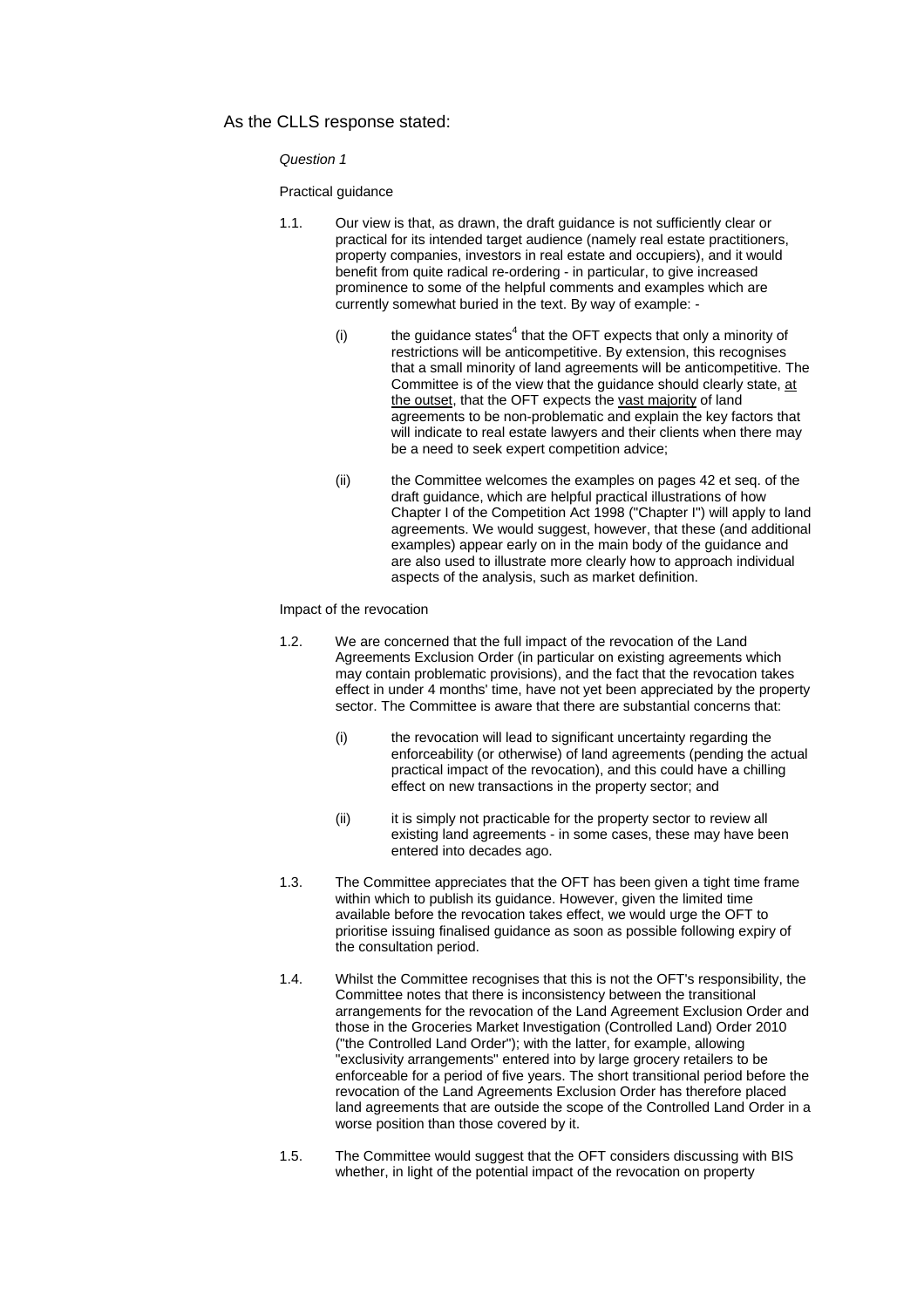transactions and the related finance sector, BIS would be prepared to consider introducing a UK block exemption regulation for land agreements for example, to extend the transitional period before the revocation takes effect and/or identify "safe harbours" for certain restrictions in existing and future agreements (such as a "safe harbour" duration for exclusivity arrangements where specified market share thresholds are satisfied).

• (28/01/11) "D[raft guidance on Company Directors and Competition](http://www.oft.gov.uk/shared_oft/consultations/OFT1277.pdf)" (See <http://www.oft.gov.uk/OFTwork/consultations/closed-awaiting/company-directors/> for the consultation document and http://www.citysolicitors.org.uk/FileServer.aspx?oID=919&IID=0 for the response.) The consultation document provided further guidance for directors on their duties under competition law. Specifically, the OFT stated in the document that it was seeking to explain what level of competition law knowledge it expects directors to have and what steps it believes are reasonable for directors to take to detect and prevent infringements of competition law.

As the CLLS response stated:

### **Introduction**

The Competition Law Committee ("the Committee") of the City of London Law Society ("CLLS") welcomes the OFT's new draft Guidance on *Company Directors and Competition* (OFT1277) and is pleased to have the opportunity to submit comments in response to the consultation. We consider that the provision by the OFT of practical guidance on the application of competition law to directors is important in view of the serious impact which disqualification has on a person's business and professional prospects.

We begin by setting out some general comments, and then very briefly respond to the three specific questions that the OFT has put to consultees.

#### **General**

We had previously made some critical comments about the OFT's earlier draft guidance and urged the OFT to be far more specific in the advice that it gives, both in relation to the categories of director and non-director at risk of disqualification under the competition law regime, and in relation to the practical steps that can or should be taken to guard against those risks.

Our overall concern however is in providing this detail, the OFT may have overstepped the mark and effectively created a set of positive directors' duties which are outside the remit of its powers under the *Company Directors Disqualification Act 1986*. In particular, the competition law knowledge expected of directors (especially commercial directors) and referred to in the Guidance is too high and the steps for detection and prevention expected of both executive and non-executive directors are unreasonable.

Furthermore, the Guidance ignores the fact that directors have other responsibilities and face competing demands for their attention aside from managing competition law risks.

We welcome the parallel Guidance *How your Business can Achieve Compliance* that the OFT has also published for consultation. We found it quite a useful and concise summary of the competition rules, without undue legal detail, and do not have any specific comments on its content.

In relation to both draft Guidance documents, we felt that the presentation could benefit from improvement given the audience at which both are principally directed. In order to make the documents more director-friendly we would have expected to see more tabular summaries/illustrations/diagrams rather than plain text. For instance, why cannot the examples of the knowledge directors are assumed to have, and the knowledge they cannot be expected to have, be set out in a table with two columns? The documents would thereby have much greater impact.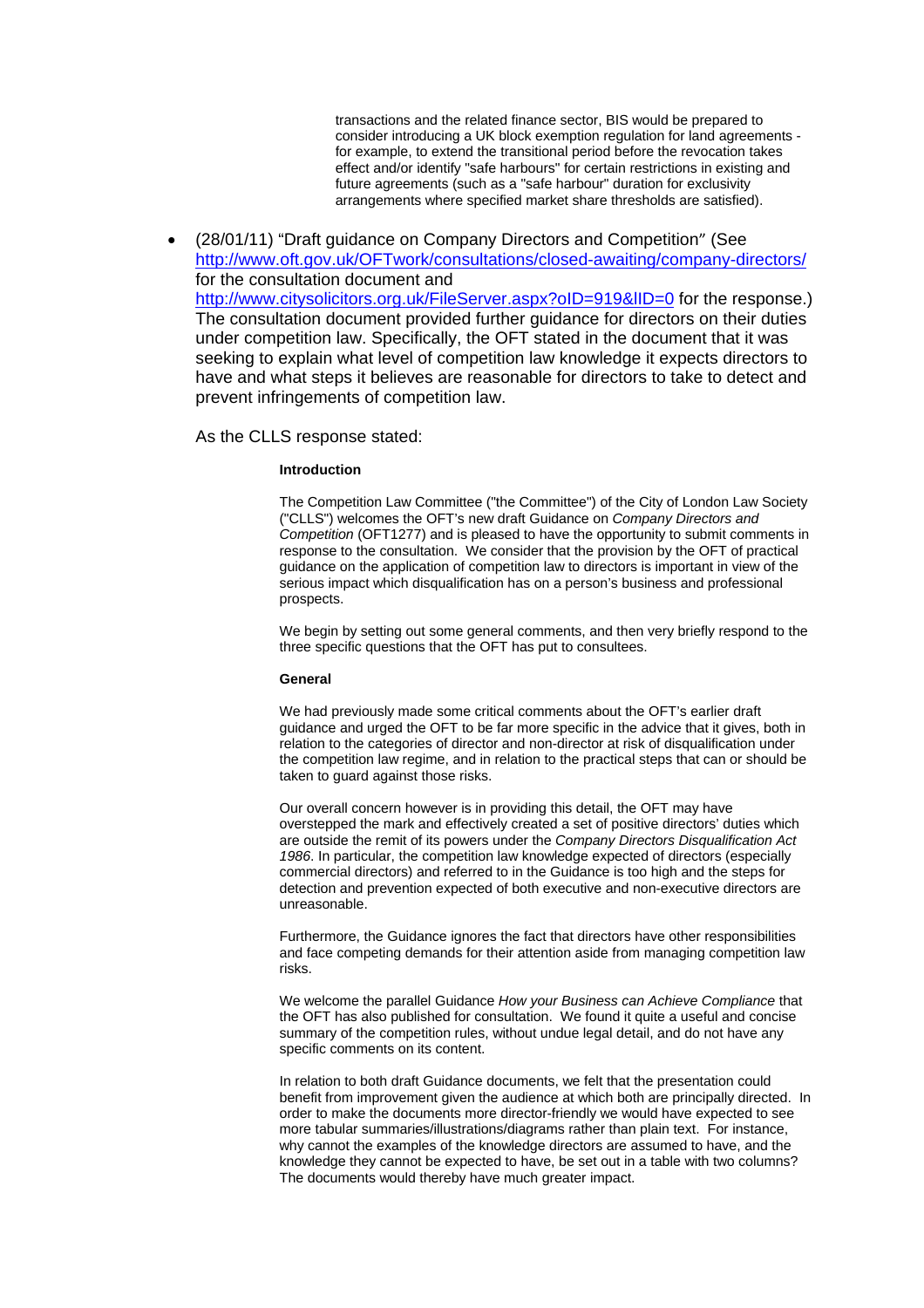We welcome the clear statement at paragraph 3.6 on the importance of the distinction between executive and non-executive directors for the application of competition law, including competition disqualification orders (CDOs). We agree with the OFT's approach in placing higher expectations on executive directors as they can generally be expected to have a more detailed understanding of, and familiarity with, the way in which their companies operate on a day-to-day basis. However, we feel that the OFT has sought to impose a far higher standard of competition knowledge on nonexecutive directors and places too great a burden upon them with regard to the steps they are required to take to achieve compliance.

We consider that the OFT has properly identified the two main factors (essentially the director's role in the company and the size of the company) which ought to be taken into account in determining the relevant degree of responsibility of an executive director and hence greater risk of being subject to a CDO. Generally speaking we take the view that paragraphs 3.8 ff. do give helpful guidance on the key factors to be taken into account, and that, as a result, directors would be able to ascertain where they stand. However, we would like to see further guidance on this, and, in particular, it would be useful if the OFT were to expressly set out the other areas within a company that it considers to be "at risk".

Conversely, however, non-executive directors do not generally get involved in day-today company decisions, even including pricing decisions, and they cannot be expected to probe in detail as to how pricing and other such decisions have been reached. Nor should they be expected to adopt a suspicious attitude to every single commercial decision of the company and require evidence of competition law compliance at every turn.

We agree that it is reasonable for the OFT to recommend that non-executive directors take responsibility for asking appropriate questions of the company's executives, to ensure that appropriate compliance methods have been adopted to prevent and detect breaches of competition law (paragraph 3.7). However, the suggestion that a non-executive director who failed to ask such questions could be made subject to a CDO goes far beyond what in our view the law was intended to achieve, and beyond what is reasonable or necessary as an effective deterrent for encouraging compliance.

In our view, the standard that the draft Guidance imposes on non-executive directors to avoid a CDO is excessively high and is disproportionate having regard to the underlying statutory provisions. A court would be reluctant to make a CDO against a non-executive director unless there was present some other damning element, over and above the failure to make themselves aware of the non-compliance, making them unfit to be a director, such as evidence they were present at meetings where price fixing or commercial information exchanges were discussed and they failed to raise queries.

Although we have no objection to the OFT describing the guidance at paras. 5.16 ff. as a form of recommended best practice, and to recommend that even non-executive directors should read the parallel Guidance *How your Business can Achieve Compliance*, we suggest that the Guidance should make it clear that, for nonexecutive directors, CDOs will be the exception rather than the rule.

There is potentially a third class of directors, namely 'compliance' directors. At paragraphs 4.9 and 5.15 the OFT specifically confirms that compliance directors are not expected to have any greater responsibilities or deemed knowledge of the law or their company's activities than any executive director, which seems reasonable to us as an approach. *However, a cross-reference to paragraph 4.9 and the more detailed guidance at paras. 5.12 ff. might be helpful at this point.* 

# 2.3 Construction Law Committee

(28/01/11) As mentioned previously, responses to the European Commission's Green Paper on policy options for progress towards a European Contract Law for consumers and businesses (See [http://eur](http://eur-lex.europa.eu/LexUriServ/LexUriServ.do?uri=COM:2010:0348:FIN:en:PDF)[lex.europa.eu/LexUriServ/LexUriServ.do?uri=COM:2010:0348:FIN:en:PDF](http://eur-lex.europa.eu/LexUriServ/LexUriServ.do?uri=COM:2010:0348:FIN:en:PDF) for the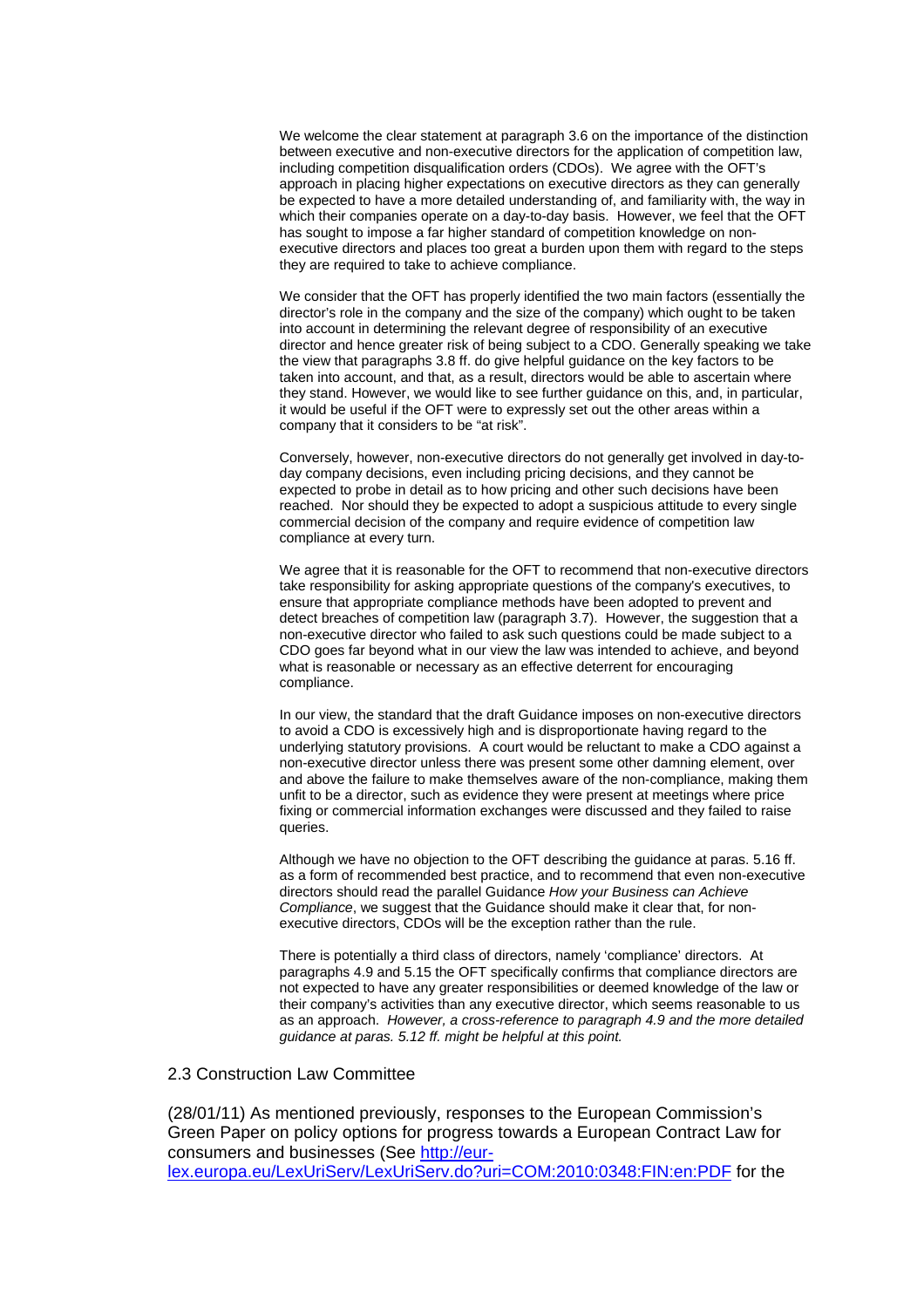# consultation document and

http://www.citysolicitors.org.uk/FileServer.aspx?oID=922&IID=0 for the response.) were due on 31st January 2011. (A summary of the Green Paper is set out in the previous e-briefing. See

http://www.citysolicitors.org.uk/FileServer.aspx?oID=875&IID=0 for details.) The Construction Law Committee led the CLLS response to the Green Paper. The response followed the CLLS response to the prior MOJ Call for Evidence on this issue and said that while the CLLS was happy for the Results of the Expert Group to be published, it did not believe that any of the Green Paper's other policy options were useful, appropriate or justified. This was stated to be especially the case given the fact that the Green Paper presented little or no statistical evidence or analysis to justify a need for action.

As the CLLS response stated:

#### EXECUTIVE SUMMARY

Whilst the CLLS are happy for the Results of the Expert Group to be published they do not believe that any of the other options put forward by the Green Paper are useful, appropriate or justified, given the paucity of statistical evidence and analysis identifying any problems or any need for action.

There is evidence that small and medium enterprises ("SMEs") who choose not to engage in cross-border trade within the European Union (the "EU") are more influenced by factors other than the legal system prevalent in different Member States, such as cultural and linguistic differences and transport costs.

The very competence of the EU to act on this matter is doubtful. Even if divergent national laws could be shown to deter trade, it would be difficult to show that any of the options in the Green Paper would actually reduce such effect. This means that Article 114 of the Treaty on the Functioning of the European Union ("TFEU") (formerly Article 95 of the EC Treaty ("TEC")) cannot be relied upon to provide a legal basis for enacting any of the options put forward by the Green Paper. It is also difficult to justify competence for action in this area under other legal bases in the treaties. Thus, even if any action is initiated by the Commission, there is a strong chance that this will be challenged before national and European courts, raising unnecessary uncertainties and costs, particularly if a proper analysis of a need for action has not been carried out beforehand.

Evidence also indicates that many companies prefer their international dealings to be governed by English law rather than the law of any other legal system.3 A new instrument would dilute the effect of English law as a gateway for attracting trade into the EU and may be more likely to benefit the economies of New York or Switzerland whose law might increase in popularity. The loss of trade and revenue for the EU and for businesses providing legal and related services may in fact exceed any supposed benefits from the creation of a competing legal system, while limited resources would be exhausted by the unnecessary costs and uncertainties of developing and applying new laws.

There could be particular difficulties for Europe's financial centres and for legal certainty. In particular, the proposals are wholly unsuited for major financial transactions where legal certainty is an imperative. Concerns that this might become a mandatory law, would lead to a flight to non-EU jurisdictions for choice of law and dispute resolution. It is notable that while an EU jurisdiction's legal system, English law, is probably the most popular in international transactions, New York and Switzerland provide strong competition. Even an optional law would be seen as a "slippery slope" towards enforced abandonment of Member States' own systems of contract law, and ultimately other laws and would damage Member States' attractiveness for choice of law and jurisdiction. We believe that it would damage the EU if the institutions were to seek themselves to contract on the terms of the proposed optional law. It is simply not suitable for major commercial transactions, matching neither the legal certainty of common law systems nor that provided by civil law systems with specific commercial codes.

At a social level, we would note that a system of law is part of the cultural fabric of a nation or state. The optional proposal would require all Member States to have an alternative legal culture. More extreme proposals require that all Member States abandon completely their own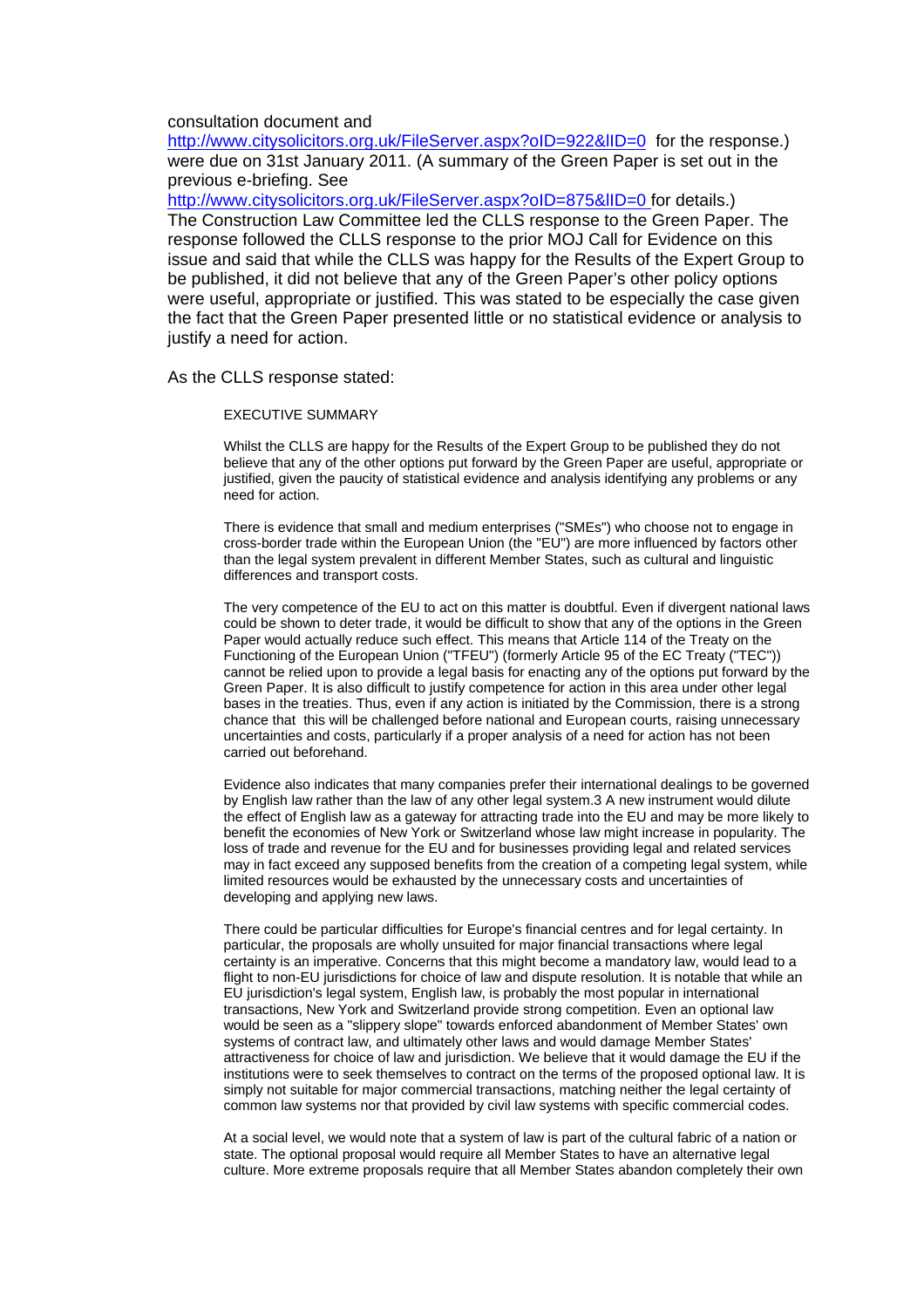systems of contract law (radically in the case of common law countries). This cuts across principles of preservation of cultural identity and of subsidiarity enshrined in the Treaties. Finally there is no economic impact assessment. This is not the time to embark on the education of all the EU's lawyers and establishing a European Commercial Court, yet these steps would be essential with the proposed optional instrument, as well as more extreme alternatives. Even with those steps it would be many decades before any modest degree of legal certainty and consistency would emerge for the new system. The costs, financial in terms of training and dispute cost and in time to resolve disputes, appear, even without detailed analysis, to far outweigh any supposed benefits. It could also, coupled with other moves in the legal field (European arrest warrants, proposed EU attachment orders etc.) unnecessarily add to the anti-EU feeling engendered by the current financial crisis.

So far as the consumer acquis is concerned, harmonisation measures (eg the Directive on Unfair Terms in Consumer Contracts) already in place and the proposals presently being debated are the right way to enhance consumer confidence and have a firm basis in the Treaties. It is a policy matter whether there are any circumstances where small businesses would benefit from being afforded some of the protections afforded to consumers.

### ......... CONCLUSION

The CLLS do not believe that in times of austerity scarce resources should be devoted to this issue until a proper study has been made that supports the argument that the economic advantages of implementing any of the proposed options outweighs the economic costs of implementation. In particular, a full and complete cost-benefit analysis of this project should be carried out in order to properly assess the impact of the proposals set out in the Green Paper or any other measures that may be considered by the Commission or the EU. If further consideration is to be given to the issues referred to in the Green Paper, it is also imperative that in addition to academic lawyers, practising lawyers with extensive international contract experience be involved. In addition, to date there has been relatively little involvement of lawyers from a common law background. Given that the potential proposals will have a greater impact on common law jurisdictions than civil law jurisdictions, it is imperative that this imbalance be addressed. It is also important that economists and business organisations be involved in any further consideration of the issues referred to in the Green Paper.

In addition, below are the URLs of other organisations that have made submissions on this issue.

## *Consultation papers:*

MOJ Call for Evidence <http://www.justice.gov.uk/consultations/call-for-evidence-180810.htm>

# EC Green Paper

http://ec.europa.eu/justice/news/consulting\_public/0052/consultation [questionaire\\_en.pdf](http://ec.europa.eu/justice/news/consulting_public/0052/consultation_questionaire_en.pdf)

## *Responses:*

# CCBE:

 Response to EC Green Paper: http://www.ccbe.org/fileadmin/user\_upload/NTCdocument/EN [210111\\_CCBE\\_respo1\\_1296568000.pdf](http://www.ccbe.org/fileadmin/user_upload/NTCdocument/EN_210111_CCBE_respo1_1296568000.pdf)

# Law Society:

 Response to MOJ Call for Evidence [http://international.lawsociety.org.uk/files/LSEW\\_FINAL\\_Contr](http://international.lawsociety.org.uk/files/LSEW_FINAL_Contract-Law-Response_5_12_10_0.pdf) [act-Law-Response\\_5\\_12\\_10\\_0.pdf](http://international.lawsociety.org.uk/files/LSEW_FINAL_Contract-Law-Response_5_12_10_0.pdf)

 Response to EC Green Paper: [http://international.lawsociety.org.uk/files/LSEW\\_European%2](http://international.lawsociety.org.uk/files/LSEW_European Contract Law Response_31_01_2011.pdf) [0Contract%20Law%20Response\\_31\\_01\\_2011.pdf](http://international.lawsociety.org.uk/files/LSEW_European Contract Law Response_31_01_2011.pdf)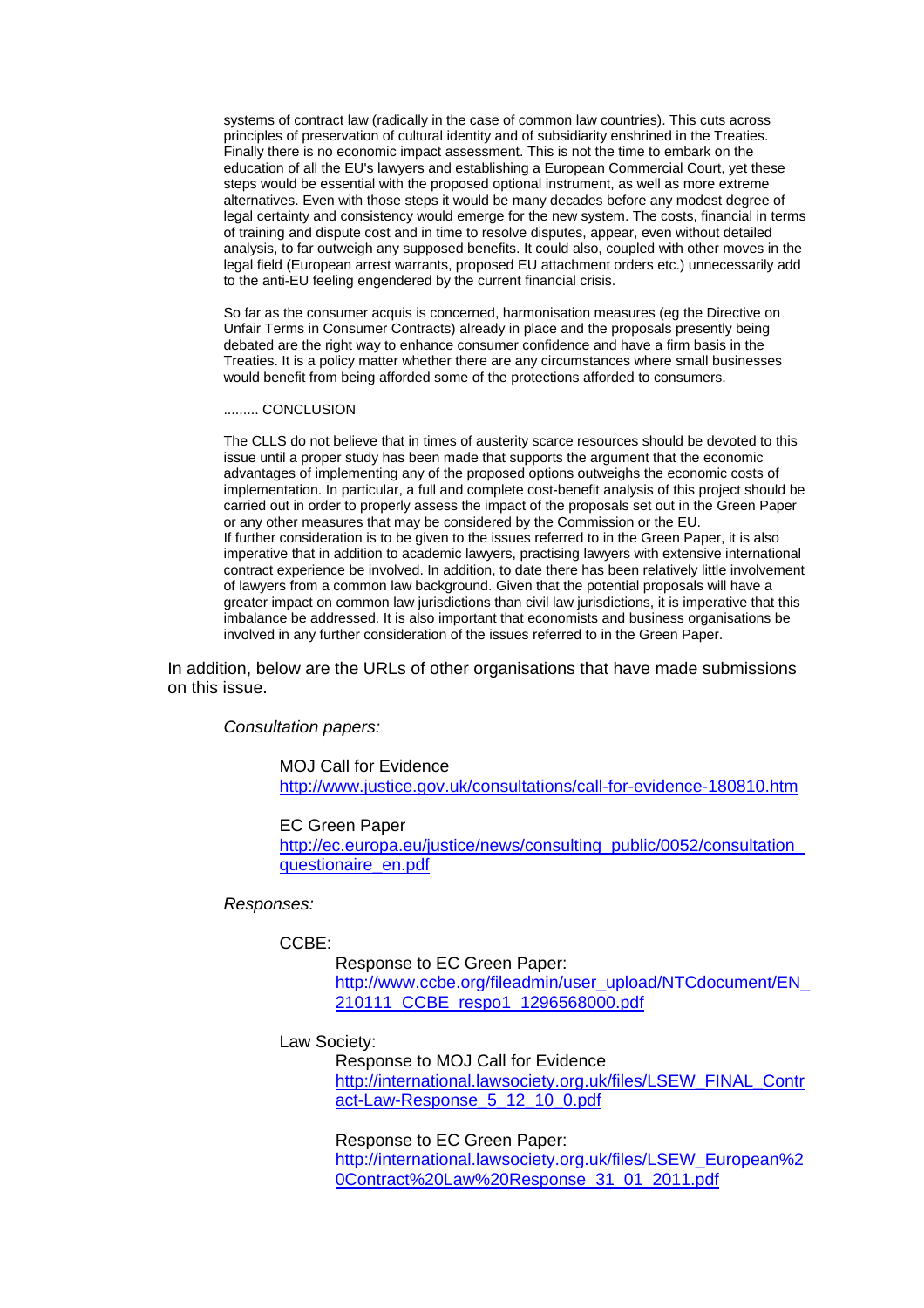MOJ:

 Response to EC Green Paper: [http://www.justice.gov.uk/consultations/docs/eu-contract-law](http://www.justice.gov.uk/consultations/docs/eu-contract-law-call-for-evidence-response.pdf)[call-for-evidence-response.pdf](http://www.justice.gov.uk/consultations/docs/eu-contract-law-call-for-evidence-response.pdf)

# 2.4 Financial Law Committee

(21/01/11) As above, in addition to the Company Law Committee, the Financial Law Committee also responded to the EC consultation "Legislation on legal certainty of securities holding and dispositions" (see

[http://ec.europa.eu/internal\\_market/consultations/2009/securities\\_law\\_en.htm](http://ec.europa.eu/internal_market/consultations/2009/securities_law_en.htm) for the consultation document and

http://www.citysolicitors.org.uk/FileServer.aspx?oID=916&IID=0 for the response).

### As the CLLS response stated:

## Preliminary comments

3. We welcome the broad objectives of the proposed legislation and in particular support the aim of promoting an international set of core harmonised rules based on, and compatible with, those of the Unidroit Geneva Convention on Substantive Rules for Intermediated Securities (the "Geneva Securities Convention"). There are, however, a number of points on which the proposals are unclear or seem to be inconsistent with the Commission's stated purposes. In particular we consider that:

(a) The proposal in Principle 9 to afford an inferior priority to interests created under a control agreement is unnecessary and inappropriate.

(b) The proposal in Principle 4 relating to the passing on of costs of a buy-in is unnecessary and inappropriate and likely to cause systemic risk and have a serious adverse impact on the efficiency and integrity of EU securities holding and settlement.

(c) The proposals on "ultimate account holders" will need to be considered further and appropriately amended to avoid a conflict where domestic company law (as in the case of the UK) requires the issuer to recognise only the registered holder of securities as the legal holder and also to avoid a conflict with current practices in European bond markets. In addition, Principles 16 and 17 relating to the passing of information and the facilitation of the "ultimate account holder" raise not only questions of operational feasibility but legal concerns (which will need to be addressed) in the numerous cases where the issuer, one or more account providers or the ultimate investor is outside the EU (the proposals also omit to provide who is to bear the costs).

(d) The proposed conflict of law rule does not provide the degree of ex ante legal certainty that is required for the efficient and effective operation of the EU markets.

(e) The imposition of strict liability on account providers will result in increased costs for EU account providers, and ultimately the users of their services, and potentially a reduction in the scope and nature of the services that EU account providers are willing to provide to account holders.

4. Given the importance of this area to EU investors, financial institutions and financial markets, we suggest that it is especially desirable that the Commission should follow the principles of good regulation by ensuring that its proposals are evidence-based, proportionate and based on proper impact assessment and analysis of costs and benefits. We consider that substantial additional work will be needed to adapt the measures and to assess impact in order to meet these standards as regards the matters specified in paragraph 3 above and a number of other points referred to in our detailed comments below. As a general comment, we are concerned at the extent to which the Commission envisages proposals that would override market forces and freedom of contract. The current arrangements for the holding of securities through intermediaries have evolved through the operation of normal commercial forces. This is in large part because they enable investors to benefit from the efficiency and convenience of centralised professional administration of their investment portfolios while at the same time, by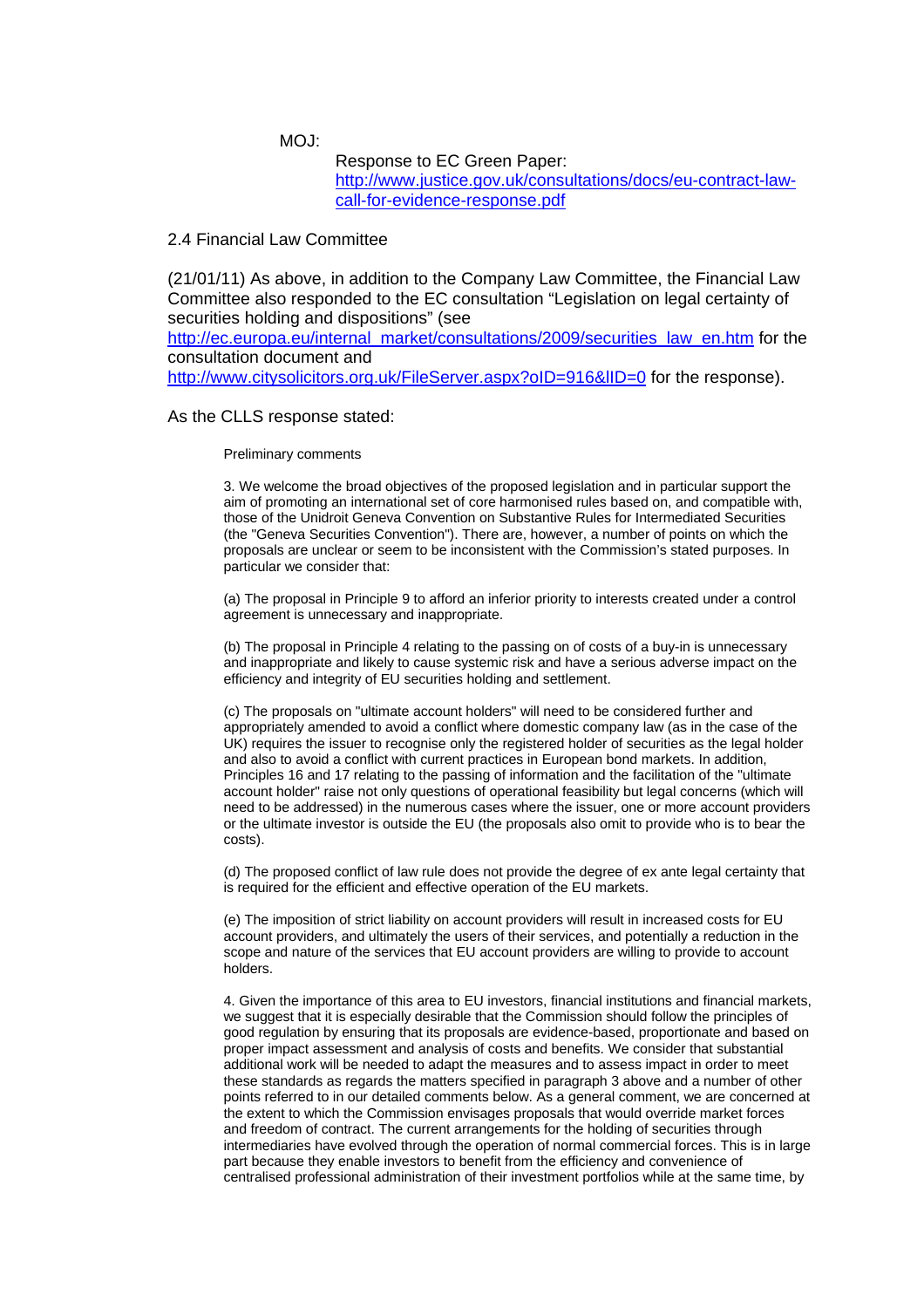leaving the precise details of the service provided by their intermediary to be settled by agreement, allowing them some choice in balancing the extent of their detailed involvement in monitoring of information and the exercise of rights against the cost of facilitating this. The Consultation Document appears to contemplate, to a very significant extent, imposing a "one size fits all" regime, but without any evidence or explanation of why it is regarded as essential to do this.

# 2.5 Insolvency Law Committee

(06/12/2010) The Insolvency Law Committee recently responded to the Insolvency Service consultation on the Insolvency Rules. (See

[http://www.insolvency.gov.uk/insolvencyprofessionandlegislation/consolidation/conso](http://www.insolvency.gov.uk/insolvencyprofessionandlegislation/consolidation/consolidationhome.htm) [lidationhome.htm](http://www.insolvency.gov.uk/insolvencyprofessionandlegislation/consolidation/consolidationhome.htm) for the consultation document and

http://www.citysolicitors.org.uk/FileServer.aspx?oID=929&IID=0 for the response.) As the consultation paper stated, the Insolvency Service plans to "put a new set of Rules into force (in October 2012) to replace the 1986 Rules. Our lawyers have now completed around a third of the drafting but before finalising the remainder we would like to engage with stakeholders and invite feedback not only on the proposed structure of the new Rules, but also more generally on the value of having them." The paper noted stakeholder concerns regarding the transitional costs resulting from the possible re-numbering of existing provisions, but said the Service did not intend to delay putting the new Rules in place. It further mentioned that the benefits of a rewrite of the Rules would include "consolidation", "drafting clarity", the possibility of introducing a better Rules structure as well as policy change, the opportunity to review the use of the prescribed forms, and the chance to introduce "essential amendments" (i.e. to make a number of corrections, the need for which have become apparent since the April 2010 amendments were put into force.) The paper also stated that the Service would also consider whether it should just amend the existing 1986 Rules to deal with the essential amendments.

As the CLLS response stated:

 This letter has been prepared by the CLLS Insolvency Committee, whose purpose is to represent the interests of those members of the CLLS involved in insolvency, in response to your letter to stakeholders dated 28 October 2010 inviting views upon whether work the Insolvency Service have been undertaking to re-write the Insolvency Rules should be continued or whether the Service should the more limited alternative option of correcting errors which have become apparent since the April 2010 amendments were made.

The Committee's members do not regard either option as representing the highest priority. The Committee attaches more importance to addressing aspects of the 1986 Rules which affect the substantive rights of creditors but which do not work in their present form. For example, by:

- Removing the uncertainty as to administration set-off (as identified in the Financial Markets Law Committee paper of November 2007: [http://www.fmlc.org/papers/Issue108\(nov07\).pdf](http://www.fmlc.org/papers/Issue108(nov07).pdf) and in their letter of 9 November 2010);
- Clarifying the rules on post-administration trading of claims;
- Reformulating the rules regarding administration expenses;
- Introducing a method for bondholders to be able to form part of a formal creditor committee in circumstances where the bondholder trustee is the only creditor of record; and
- Clarifying the timing of any bar date for the filing of unsecured claims and the consequences of late filing.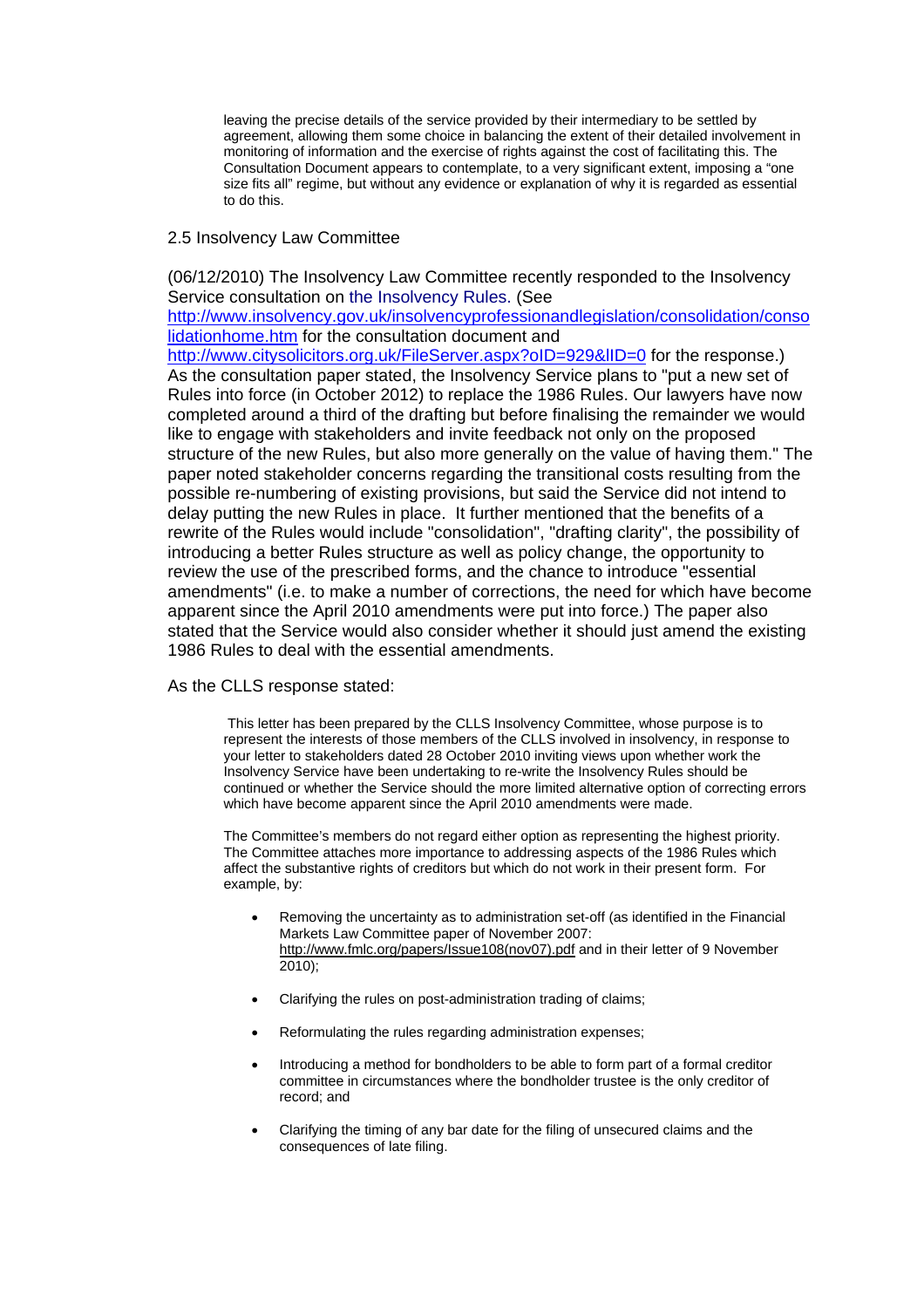(There are other important matters going beyond the present scope of the 1986 Rules, for example the question of recognition of English schemes of arrangement and the valuation principles applicable to schemes and pre-packs.)

The Committee is also conscious of the increasingly incoherent position resulting from the rules applicable to special administration regimes having been based on different versions of the 1986 Rules as from time to time amended - a problem which would be exacerbated by the adoption of a new set of rules unless all the special regimes were brought into line concurrently.

As regards question 2, we doubt the implicit premise that a new set of rules would itself be free from an ongoing process of amendment as problems are from time to time encountered.

Finally, on the more specific question concerning prescribed forms, the Committee would like to register its support for the retention of the forms. Although they limit flexibility, they ensure that the recipient knows what is being received and can more easily check whether the information being provided is complete. The forms are already in soft copy format and can be scanned and emailed as necessary for electronic delivery; this has not been an issue, for example, in the case of Companies House prescribed forms. The Committee is not convinced that the alternative suggestion of acceptable templates would offer advantages over the present system outweighing the potential disadvantages for recipients.

# 2.6. Regulatory Law Committee

(8/12/10) The Regulatory Law Committee responded to Chapter 6 (regarding the Spector judgement) of FSA CP10/22 (Quarterly consultation No.26). (See [http://www.fsa.gov.uk/pages/Library/Policy/CP/2010/10\\_22.shtml](http://www.fsa.gov.uk/pages/Library/Policy/CP/2010/10_22.shtml) for the consultation paper and <http://www.citysolicitors.org.uk/FileServer.aspx?oID=909&lID=0>for the response.)

## As the consultation paper stated:

Amendment to the Code of Market Conduct following the ECJ's decision in the *Spector* case (MAR)

#### Introduction

6.1 Following the European Court of Justice's (ECJ) decision on 23 December 2009 in the *Spector* case,23 we propose to amend the FSA's Code of Market Conduct (in the Market Conduct sourcebook (MAR)), by deleting MAR 1.3.4 E.

6.2 In the *Spector* case the ECJ was asked to interpret Article 2 of the Market Abuse Directive (MAD), which prohibits insider dealing. Article 2(1) of MAD states that: 'Member States shall prohibit [certain] persons…who possess inside information *from using* the inside information by acquiring or disposing of… financial instruments to which that information relates...' (our emphasis).

6.3 The UK implemented this article in section 118(2) of the Financial Services and Markets Act 2000 (FSMA), which describes one type of market abuse behaviour as being: 'where an insider deals, or attempts to deal, in a qualifying investment or related investment *on the basis of* inside information relating to the investment in question ...' (our emphasis).

6.4 One question the ECJ considered was whether the reference in Article 2 of MAD to 'using' meant that a separate element of 'use' had to be proved, or whether the mere fact that a person traded while possessing inside information meant the information had been 'used' for these purposes.

6.5 In summary, the ECJ found that the fact that a person who holds inside information trades in financial instruments to which that information relates implies that the person has 'used that information', but that is without prejudice to the person's rights of defence and, in particular, the right to rebut that presumption.

6.6 We believe that the wording of section 118(2) remains consistent with the ECJ's decision in the *Spector* case and does not need to be amended.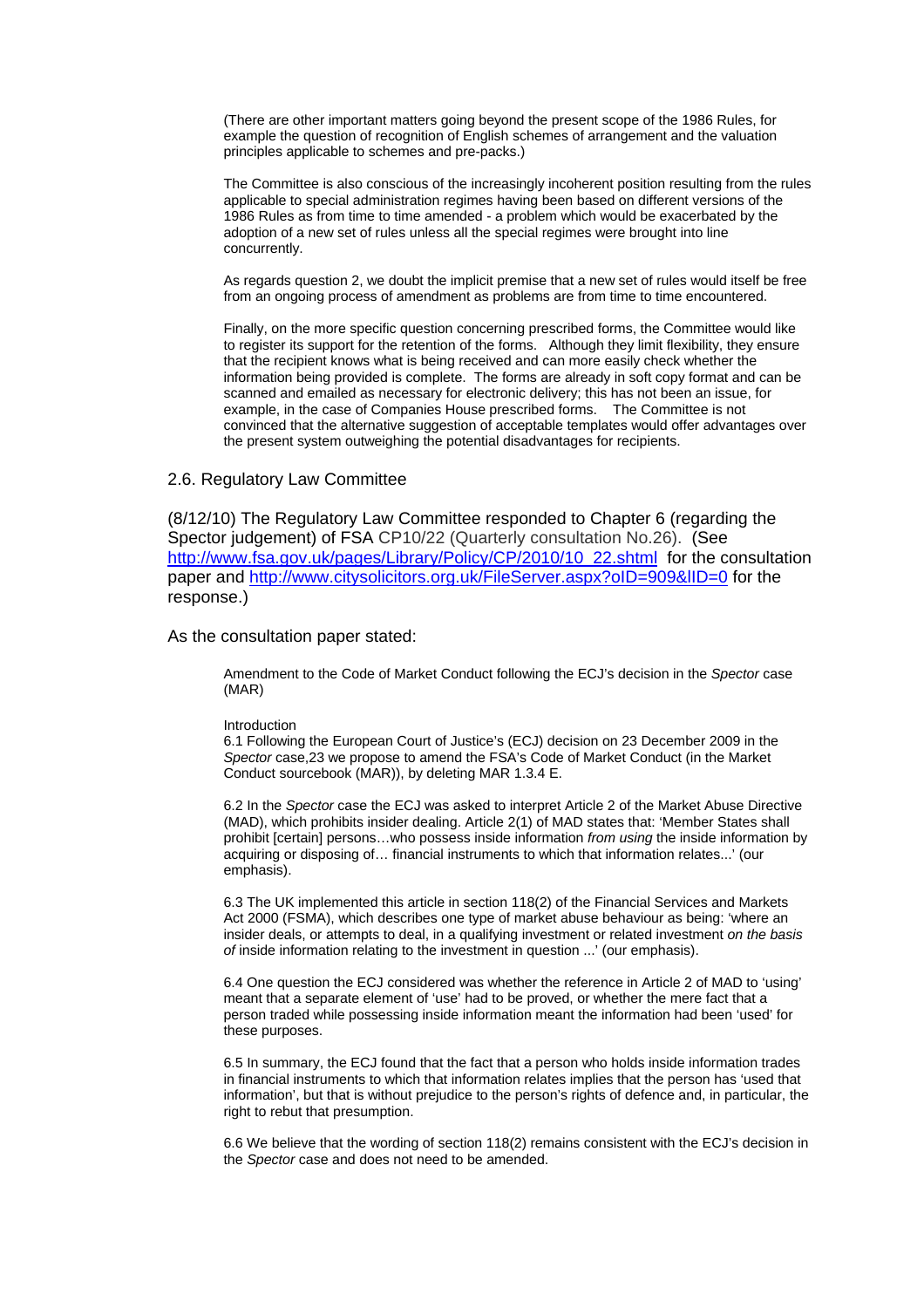6.7 However, MAR 1.3.4 E sets out our opinion that if the inside information was the reason for, or a material influence on, the decision to deal, this indicates that the person's behaviour is 'on the basis of' inside information. This evidential provision suggests we would need evidence of a person's intention, as a separate element, to prove insider dealing.

6.8 In light of the ECJ's decision in the *Spector* case, our view is that it is not necessary to provide evidence of a person's intention to prove insider dealing. We therefore think it is appropriate to delete MAR 1.3.4 E. This amendment would be made using our power under section 119 of FSMA. The text of the proposed amendment can be found in Appendix 5. Q21: Do you agree that MAR 1.3.4 E should be deleted in light of the ECJ decision in the *Spector* case?

# As the CLLS response stated:

We wish to make some specific observations on the FSA's proposal in Chapter 6 of the Quarterly Consultation Paper (CP1Q/22) to amend the Code of Market Conduct **("CMC").**  We do not consider that the discussion in Chapter 6 of the CP, and the proposed change to the CMC, goes far enough to:

• reflect fully the implications of the **Spector** judgment; and

• give guidance on the practical effect of those implications for market participants. The discussion and the proposed amendment also fail to take account of the pre-MAD provisions relating to "relevant information not generally available" **("RINGA").**  Given the significant issues raised by the proposed changes we consider that the FSA should carry out a fuller consultation.

The paper also considered:

- The implications of *Spector*
- Legitimate Use
- The RINGA provisions of the CMC

The Regulatory Law Committee also responded to FSA CP 23 "Decision Procedure and Penalties manual and Enforcement Guide review 2010" (See [http://www.fsa.gov.uk/pubs/cp/cp10\\_23.pdf](http://www.fsa.gov.uk/pubs/cp/cp10_23.pdf) for the consultation paper and http://www.citysolicitors.org.uk/FileServer.aspx?oID=930&IID=0 for the response). As the consultation paper stated:

### Purpose

1.1 The aim of this Consultation Paper (CP) is to seek views on the amendments we are proposing to make to ensure that the Decision Procedure and Penalties manual (DEPP) and the Enforcement Guide (EG) continue to contain accurate and up-to-date statements of our approach to enforcement. In addition, the CP meets the public commitment we made in July 2007, when we first published DEPP and EG, to review those materials at least annually and to consult on all changes to EG even though, unlike DEPP, it does not form part of our Handbook and is not therefore subject to Handbook consultation requirements.

1.2 This CP also seeks views on our proposed imposition of a new rule in the General Provisions module (GEN) relating to the payment of financial penalties.

### Key changes

1.3 We are proposing to impose a new rule in GEN that an authorised firm must not pay a financial penalty imposed on a present or former employee, director or partner of the firm or an affiliated company. This rule will not apply to sole traders.

1.4 We also propose to make the following changes to DEPP and EG:

- Include in EG our policy for publishing decision notices.
- Amend our policy for reviewing published notices and press releases.
- Apply the settlement discount scheme to the length of periods of suspension.
- Adopt a penalties policy and decision maker for using our enforcement powers under the Cross-Border Payments in Euro Regulations 2010 (the 'Cross-Border Regulations').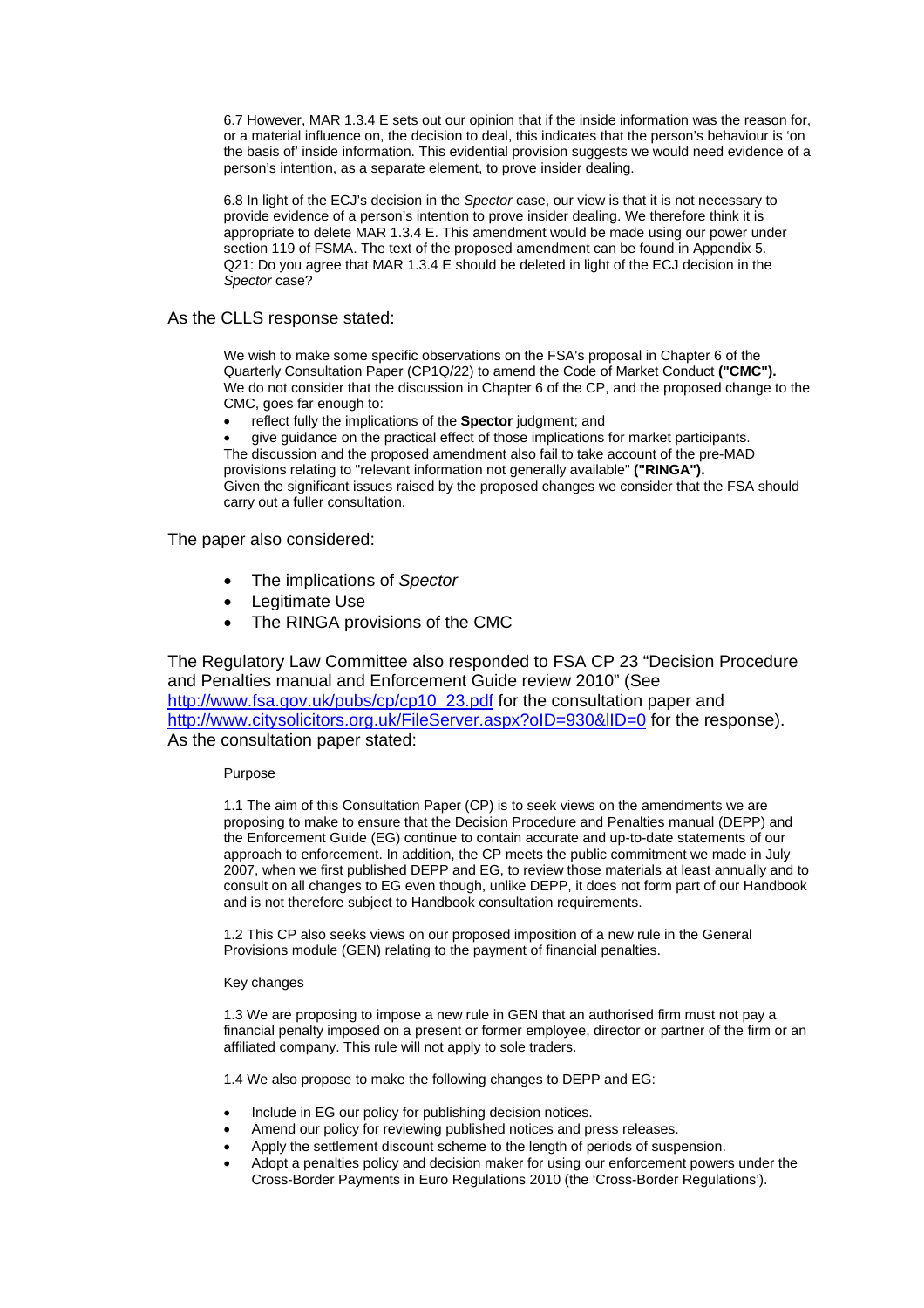- Adopt a decision maker in relation to giving statutory notices under various parts of the Financial Services and Markets Act 2000 (FSMA).
- Describe the new enforcement powers we have been given under legislation other than FSMA.
- Update our existing policies to ensure they are consistent with recent amendments to FSMA or other legal developments.
- Make minor clarifications to ensure EG and DEPP give a clear statement of our enforcement policy.

As the response stated:

We wish to make the following comments on the FSA's proposed approach to publishing decision notices.

#### **Publication of decision notices in different contexts**

As a general point, the CP seems to us to suggest that the FSA deems it appropriate to consider decision notices and final notices together as if they are different versions of the same thing. We do not consider that approach as appropriate, or consistent with the FSA's duties as a public authority; decision notices and final notices should be considered in the context of their own characteristics, and the relevant policy propositions should properly consider their differing natures. Similarly the CP does not consider whether, in the context of the extension to section 391, when the FSA will publish brief details about a case instead of a decision notice (as has happened historically in relation to authorisation/approval final notices) as being the appropriate "information about the matter" to fulfil its duties.

When considering what is "appropriate" in our view in each case the FSA must have regard to usual public law considerations of natural justice and reasonableness. In particular the policy to publish decision notices where a matter is referred to the Upper Tribunal does not take account of the distinction between notices (i) in a disciplinary context; and (ii) relating to authorisations or approvals and it would seem that no consideration has been given to what information it might be appropriate to publish in those different contexts. For example, we would expect more information to be published in the disciplinary context than in the context of an application or approval when, in the latter case, it may not be appropriate to publish any information at all (on the basis that the person concerned may not yet be conducting any business).

#### **Limits on publication**

The FSA's duty to publicise such information from a decision notice or final notice as it considers appropriate is subject to a prohibition on publication if either it would be unfair to the person against whom action has been taken or where it would be prejudicial to the interests of consumers. This point is not fully addressed in the proposed changes to the Enforcement Guide. In addition to protecting consumers it is necessary to consider fairness to the individual and/or firm concerned. Even in the case of a disciplinary decision notice publication of a decision notice could be highly prejudicial without serving any consumer protection purpose, unless there is some concern that the applicant may be acting unlawfully pending a Tribunal decision.

#### **Notice of discontinuance**

We disagree with the FSA's suggestion that it is sufficient to merely publish a notice of discontinuance on its website in relation to successful Tribunal applications in relation to which a decision notice was published. We believe that it would be more appropriate for the decision notice and discontinuation notice to be overtly linked on the FSA website so that it is clear the two notices are related. Indeed where the Tribunal application has been successful there is a clear case for removing the decision notice.

### **Press releases**

It is suggested that press releases will often accompany the publication of a decision notice or a final notice. It is not made clear in the CP, why the FSA believes that additional degree of publicity is appropriate (contrast, for example, in the context of authorisations in which it has historically been rare for such a press release to be made).

### **Removal of notices and press releases**